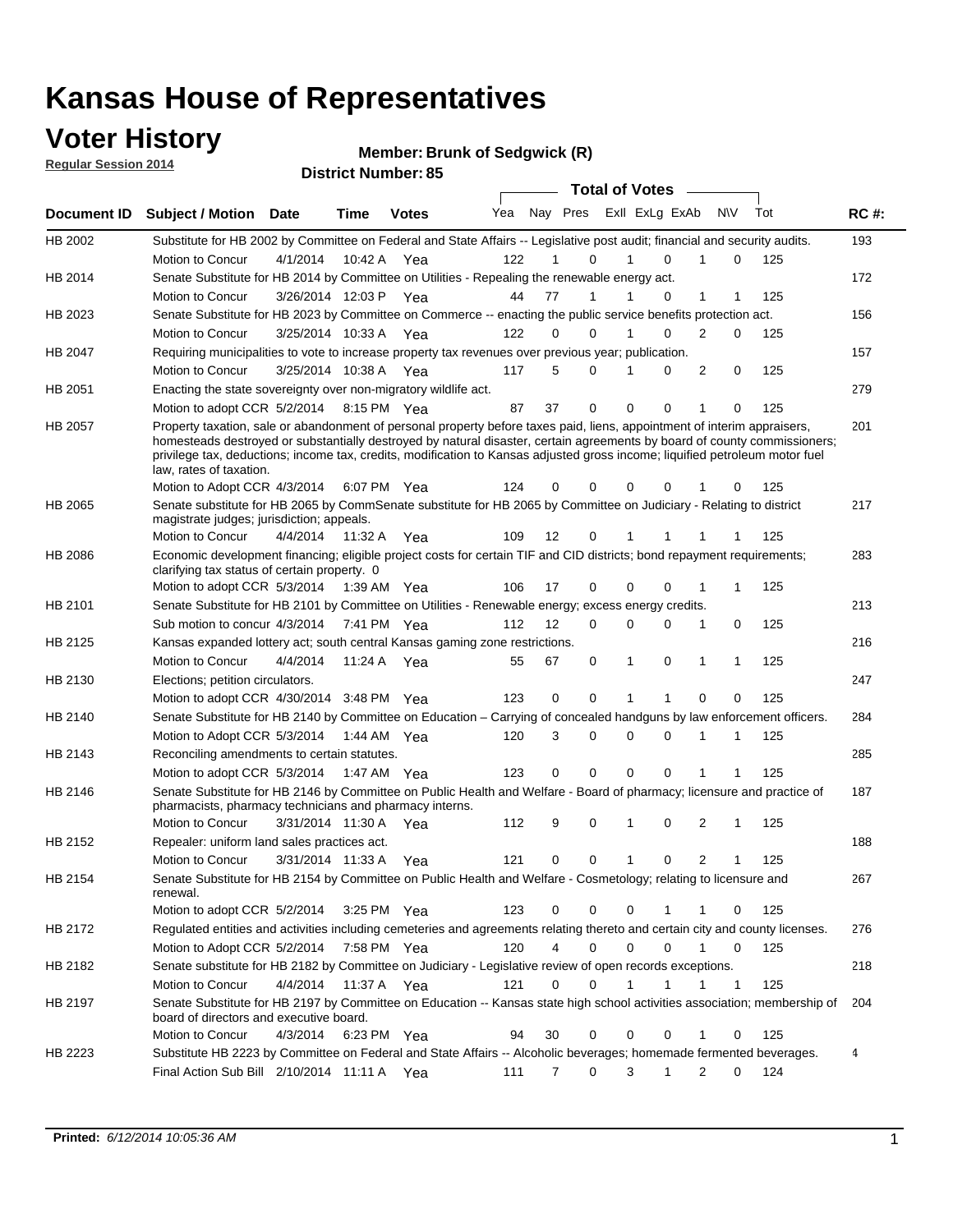#### **Voter History**

| <b>VULGE FILISLUI Y</b><br><b>Regular Session 2014</b> |                                                                                                                                                                                                                                        |          |                   | Member: Brunk of Sedgwick (R)<br><b>District Number: 85</b> |     |          |          |          |                       |                |           |     |             |
|--------------------------------------------------------|----------------------------------------------------------------------------------------------------------------------------------------------------------------------------------------------------------------------------------------|----------|-------------------|-------------------------------------------------------------|-----|----------|----------|----------|-----------------------|----------------|-----------|-----|-------------|
|                                                        |                                                                                                                                                                                                                                        |          |                   |                                                             |     |          |          |          | <b>Total of Votes</b> |                |           |     |             |
| Document <b>ID</b>                                     | <b>Subject / Motion</b>                                                                                                                                                                                                                | Date     | Time              | <b>Votes</b>                                                | Yea |          | Nay Pres |          |                       | Exll ExLg ExAb | <b>NV</b> | Tot | <b>RC#:</b> |
| HB 2223                                                | Substitute for HB 2223 by Committee on Federal and State Affairs—Alcoholic beverages; homemade fermented beverages;<br>microbrewery gallonage expanded; liquor license length of citizenship.                                          |          |                   |                                                             |     |          |          |          |                       |                |           |     | 205         |
|                                                        | Motion to Concur                                                                                                                                                                                                                       | 4/3/2014 | 6:27 PM Yea       |                                                             | 115 | 9        | 0        | $\Omega$ |                       | $\Omega$       | $\Omega$  | 125 |             |
| HB 2231                                                | Senate Substitute for Substitute for HB 2231 by Committee on Ways and Means - Appropriations for FY 2014, FY 2015, FY<br>2016, FY 2017 and FY 2018 for various state agencies; capital improvement projects; claims against the state. |          |                   |                                                             |     |          |          |          |                       |                |           |     | 282         |
|                                                        | Motion to adopt CCR 5/2/2014 9:48 PM Yea                                                                                                                                                                                               |          |                   |                                                             | 70  | 54       | 0        | $\Omega$ |                       | 0              | $\Omega$  | 125 |             |
| HB 2246                                                | Substitute for HB 2246 by Committee on Commerce, Labor and Economic Development - Peer review for certain licensed<br>technical professions.                                                                                           |          |                   |                                                             |     |          |          |          |                       |                |           |     | 38          |
|                                                        | EFA Sub Bill                                                                                                                                                                                                                           |          | 2/21/2014 1:34 PM | Yea                                                         | 120 | $\Omega$ | $\Omega$ |          |                       | $\Omega$       |           | 124 |             |
|                                                        |                                                                                                                                                                                                                                        |          |                   |                                                             |     |          |          |          |                       |                |           |     |             |

|         | technical professions.                                                                                                                                                                                                                                                                                                                                                                                                                                                                                                                                                                                                                                                                                                                                                                                                                                              |                       |             |     |     |                |             |              |             |                |             |     |     |
|---------|---------------------------------------------------------------------------------------------------------------------------------------------------------------------------------------------------------------------------------------------------------------------------------------------------------------------------------------------------------------------------------------------------------------------------------------------------------------------------------------------------------------------------------------------------------------------------------------------------------------------------------------------------------------------------------------------------------------------------------------------------------------------------------------------------------------------------------------------------------------------|-----------------------|-------------|-----|-----|----------------|-------------|--------------|-------------|----------------|-------------|-----|-----|
|         | <b>EFA Sub Bill</b>                                                                                                                                                                                                                                                                                                                                                                                                                                                                                                                                                                                                                                                                                                                                                                                                                                                 | 2/21/2014 1:34 PM Yea |             |     | 120 | 0              | 0           |              | 0           | 2              | 1           | 124 |     |
| HB 2246 | Substitute for HB 2246 by Committee on Commerce, Labor and Economic Development - Peer review for certain licensed<br>technical professions.                                                                                                                                                                                                                                                                                                                                                                                                                                                                                                                                                                                                                                                                                                                        |                       |             |     |     |                |             |              |             |                |             |     | 260 |
|         | Motion to Concur                                                                                                                                                                                                                                                                                                                                                                                                                                                                                                                                                                                                                                                                                                                                                                                                                                                    | 5/2/2014              | 11:40 A     | Yea | 124 | $\Omega$       | $\Omega$    | 0            |             | 0              | 0           | 125 |     |
| HB 2272 | Kansas expanded lottery act; southeast Kansas gaming zone; privilege fee and investment threshold amount reduced.                                                                                                                                                                                                                                                                                                                                                                                                                                                                                                                                                                                                                                                                                                                                                   |                       |             |     |     |                |             |              |             |                |             |     | 200 |
|         | Motion to Concur                                                                                                                                                                                                                                                                                                                                                                                                                                                                                                                                                                                                                                                                                                                                                                                                                                                    | 4/2/2014              | 4:18 PM N\V |     | 84  | 36             | $\Omega$    | $\Omega$     | $\Omega$    | 1              | 4           | 125 |     |
| HB 2296 | Campaign finance; permitted uses of campaign funds; increased exemption amount for certain candidates; contributor<br>information; lobbyist filings.                                                                                                                                                                                                                                                                                                                                                                                                                                                                                                                                                                                                                                                                                                                |                       |             |     |     |                |             |              |             |                |             |     | 248 |
|         | Motion to adopt CCR 4/30/2014 3:53 PM Yea                                                                                                                                                                                                                                                                                                                                                                                                                                                                                                                                                                                                                                                                                                                                                                                                                           |                       |             |     | 119 | 4              | $\Omega$    | 1            |             | 0              | 0           | 125 |     |
| HB 2296 | Campaign finance; permitted uses of campaign funds; increased exemption amount for certain candidates; contributor<br>information; lobbyist filings.                                                                                                                                                                                                                                                                                                                                                                                                                                                                                                                                                                                                                                                                                                                |                       |             |     |     |                |             |              |             |                |             |     | 287 |
|         | Motion to Override<br>Veto                                                                                                                                                                                                                                                                                                                                                                                                                                                                                                                                                                                                                                                                                                                                                                                                                                          | 5/30/2014 10:24 A Yea |             |     | 96  | 5              | $\Omega$    | $\Omega$     | 0           | $\Omega$       | 24          | 125 |     |
| HB 2298 | Senate Sub for HB 2298 by Committee on Judiciary - Uniform controlled substances act. Senate Sub for HB 2298 by<br>Committee on Judiciary - Uniform controlled substances act.                                                                                                                                                                                                                                                                                                                                                                                                                                                                                                                                                                                                                                                                                      |                       |             |     |     |                |             |              |             |                |             |     | 209 |
|         | Motion to Concur                                                                                                                                                                                                                                                                                                                                                                                                                                                                                                                                                                                                                                                                                                                                                                                                                                                    | 4/3/2014              | 6:40 PM Yea |     | 123 | 1              | 0           | $\mathbf 0$  | 0           | 1              | 0           | 125 |     |
| HB 2303 | Relating to driver's license fees; driving under the influence equipment fund.                                                                                                                                                                                                                                                                                                                                                                                                                                                                                                                                                                                                                                                                                                                                                                                      |                       |             |     |     |                |             |              |             |                |             |     | 1   |
|         | Motion to adopt CCR 1/22/2014 11:45 A Yea                                                                                                                                                                                                                                                                                                                                                                                                                                                                                                                                                                                                                                                                                                                                                                                                                           |                       |             |     | 109 | 11             | $\mathbf 0$ | $\mathbf{1}$ | 0           | 4              | $\mathbf 0$ | 125 |     |
| HB 2312 | Local governments; investment of idle funds; changes.                                                                                                                                                                                                                                                                                                                                                                                                                                                                                                                                                                                                                                                                                                                                                                                                               |                       |             |     |     |                |             |              |             |                |             |     | 253 |
|         | <b>Motion to Concur</b>                                                                                                                                                                                                                                                                                                                                                                                                                                                                                                                                                                                                                                                                                                                                                                                                                                             | 5/1/2014              | 4:31 PM Yea |     | 123 | $\overline{2}$ | $\Omega$    | $\Omega$     | 0           | 0              | 0           | 125 |     |
| HB 2338 | Substitute for HB 2338 by Committee on Ways and Means - Judicial branch; supplemental appropriation for fiscal year 2015,<br>judiciary operations; increasing various docket fees and creating new docket fees; annually, allowing the allocation of a budget<br>for each judicial district court operations, chief judge would have the authority to expend funds as necessary to carry out the<br>functions of such district if such chief judge elected to do so, including establishing what court personnel are necessary and<br>their compensation; district court judges in judicial district elect chief judge and court of appeals judges elect chief judge of the<br>court of appeals; district judge and district magistrate judge vacancies; statutory authority for longevity bonus for judicial<br>branch employees repealed; nonseverability clause. |                       |             |     |     |                |             |              |             |                |             |     | 229 |
|         | Motion to Adopt CCR 4/4/2014                                                                                                                                                                                                                                                                                                                                                                                                                                                                                                                                                                                                                                                                                                                                                                                                                                        |                       | 7:17 PM Yea |     | 66  | 57             | $\Omega$    | $\Omega$     | 0           | 2              | 0           | 125 |     |
| HB 2378 | Senate Substitute for HB 2378 by Committee on Assessment and Taxation - Providing sales tax exemption for sales of certain 189<br>machinery and equipment used for surface mining activities.                                                                                                                                                                                                                                                                                                                                                                                                                                                                                                                                                                                                                                                                       |                       |             |     |     |                |             |              |             |                |             |     |     |
|         | Motion to Concur                                                                                                                                                                                                                                                                                                                                                                                                                                                                                                                                                                                                                                                                                                                                                                                                                                                    | 3/31/2014 11:35 A Yea |             |     | 117 | 4              | $\Omega$    | 1            | $\Omega$    | $\overline{2}$ | 1           | 125 |     |
| HB 2389 | Senate Substitute for HB 2389 by Committee on Judiciary - Crimes and criminal procedure; mistreatment of a dependent adult 277<br>or an elder person; RICO; warrants; discharge of certain persons; appeals.                                                                                                                                                                                                                                                                                                                                                                                                                                                                                                                                                                                                                                                        |                       |             |     |     |                |             |              |             |                |             |     |     |
|         | Motion to Adopt CCR 5/2/2014 8:05 PM Yea                                                                                                                                                                                                                                                                                                                                                                                                                                                                                                                                                                                                                                                                                                                                                                                                                            |                       |             |     | 123 | $\mathbf{1}$   | $\mathbf 0$ | $\mathbf 0$  | $\mathbf 0$ | 1              | 0           | 125 |     |
| HB 2398 | Relating to the Kansas revised limited liability company act.                                                                                                                                                                                                                                                                                                                                                                                                                                                                                                                                                                                                                                                                                                                                                                                                       |                       |             |     |     |                |             |              |             |                |             |     | 28  |
|         | <b>Final Action</b><br>Amended                                                                                                                                                                                                                                                                                                                                                                                                                                                                                                                                                                                                                                                                                                                                                                                                                                      | 2/21/2014 11:13 A Yea |             |     | 120 | $\mathbf{1}$   | $\mathbf 0$ | 1            | 0           | 2              | 0           | 124 |     |
| HB 2402 | National day of the cowboy.                                                                                                                                                                                                                                                                                                                                                                                                                                                                                                                                                                                                                                                                                                                                                                                                                                         |                       |             |     |     |                |             |              |             |                |             |     | 163 |
|         | <b>Final Action</b>                                                                                                                                                                                                                                                                                                                                                                                                                                                                                                                                                                                                                                                                                                                                                                                                                                                 | 3/26/2014 10:55 A     |             | Yea | 116 | $\overline{7}$ | $\mathbf 0$ | $\mathbf{1}$ | $\mathbf 0$ | 1              | 0           | 125 |     |
| HB 2417 | Expansion of rural opportunity zones.                                                                                                                                                                                                                                                                                                                                                                                                                                                                                                                                                                                                                                                                                                                                                                                                                               |                       |             |     |     |                |             |              |             |                |             |     | 61  |
|         | <b>Final Action</b><br>Amended                                                                                                                                                                                                                                                                                                                                                                                                                                                                                                                                                                                                                                                                                                                                                                                                                                      | 2/27/2014 10:16 A     |             | Yea | 104 | 19             | $\Omega$    | $\Omega$     | $\Omega$    | 1              | 0           | 124 |     |
| HB 2418 | Adult care home licensure act; removal of outdated rule and regulation reference.                                                                                                                                                                                                                                                                                                                                                                                                                                                                                                                                                                                                                                                                                                                                                                                   |                       |             |     |     |                |             |              |             |                |             |     | 6   |

2/12/2014 Final Action Yea 124

121 0 0 1 0 2 0 124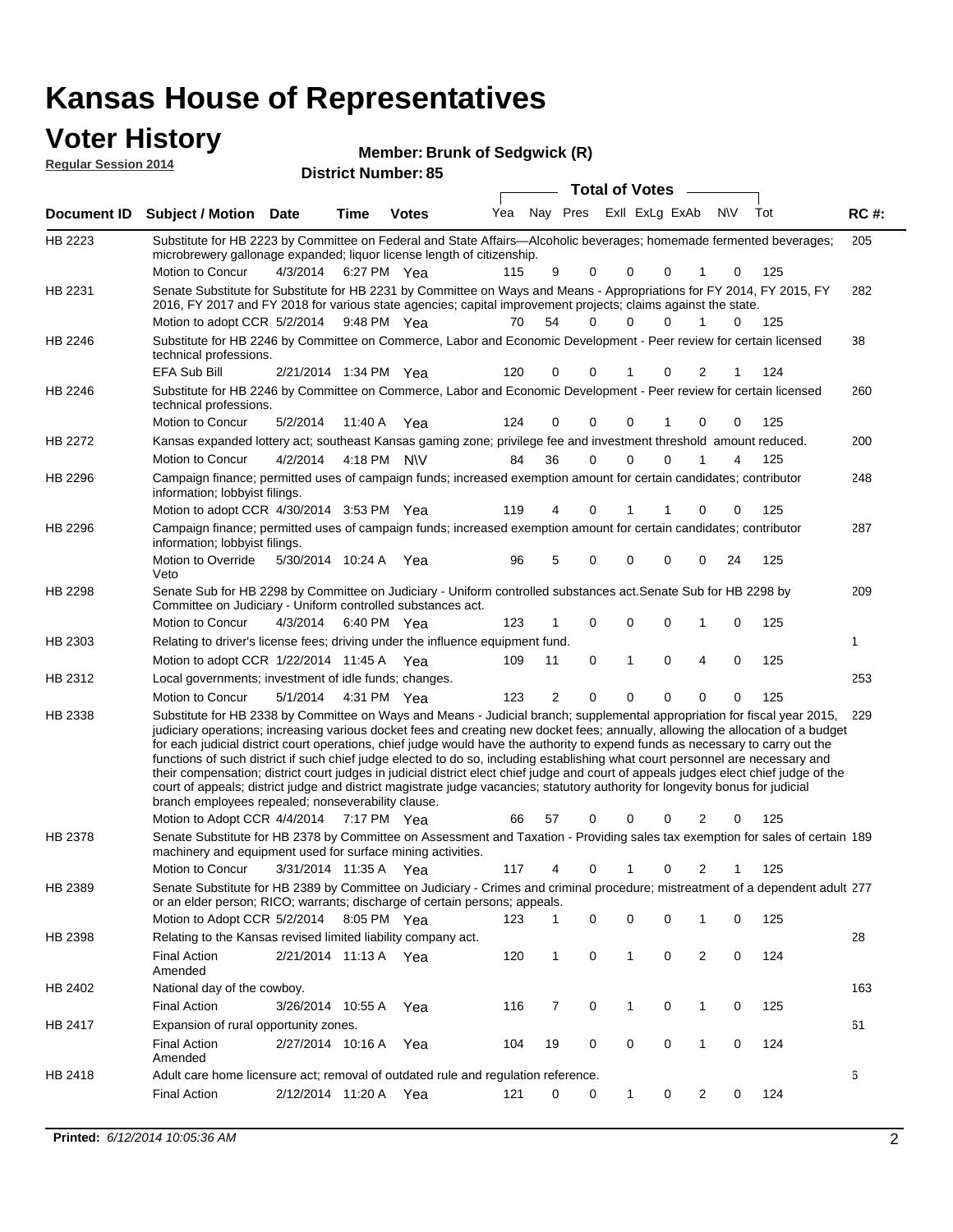## **Voter History**

**Regular Session 2014**

#### **Member: Brunk of Sedgwick (R)**

|             |                                                                                                                                                                                                                                                                                                                                                      |                       |             | DISTRICT MAILINGL 03 |     |          |          |              | <b>Total of Votes</b> |                |              |     |                |
|-------------|------------------------------------------------------------------------------------------------------------------------------------------------------------------------------------------------------------------------------------------------------------------------------------------------------------------------------------------------------|-----------------------|-------------|----------------------|-----|----------|----------|--------------|-----------------------|----------------|--------------|-----|----------------|
| Document ID | <b>Subject / Motion</b>                                                                                                                                                                                                                                                                                                                              | Date                  | Time        | <b>Votes</b>         | Yea |          | Nay Pres |              | Exll ExLg ExAb        |                | N\V          | Tot | <b>RC#:</b>    |
| HB 2418     | Kansas department for aging and disability services; adult care homes                                                                                                                                                                                                                                                                                |                       |             |                      |     |          |          |              |                       |                |              |     | 221            |
|             | <b>Motion to Concur</b>                                                                                                                                                                                                                                                                                                                              | 4/4/2014              | 11:49 A     | Yea                  | 122 | 0        | 0        | 1            | 1                     | 1              | 0            | 125 |                |
| HB 2419     | City annexation; fire district territory; detachment.                                                                                                                                                                                                                                                                                                |                       |             |                      |     |          |          |              |                       |                |              |     | 120            |
|             | <b>Final Action</b>                                                                                                                                                                                                                                                                                                                                  | 3/17/2014 11:19 A     |             | Yea                  | 122 | 0        | 0        | 0            | 0                     | $\overline{2}$ | $\mathbf{1}$ | 125 |                |
| HB 2419     | City annexation; fire district territory; detachment.                                                                                                                                                                                                                                                                                                |                       |             |                      |     |          |          |              |                       |                |              |     | 196            |
|             | Motion to Concur                                                                                                                                                                                                                                                                                                                                     | 4/2/2014              | 10:32 A     | Yea                  | 122 | 0        | 0        | 0            | 0                     | $\overline{2}$ | 1            | 125 |                |
| HB 2420     | School crossing quards.                                                                                                                                                                                                                                                                                                                              |                       |             |                      |     |          |          |              |                       |                |              |     | 5              |
|             | <b>Final Action</b><br>Amended                                                                                                                                                                                                                                                                                                                       | 2/10/2014 11:12 A     |             | Yea                  | 118 | 0        | 0        | 3            | 1                     | $\overline{2}$ | 0            | 124 |                |
| HB 2420     | School crossing guards.                                                                                                                                                                                                                                                                                                                              |                       |             |                      |     |          |          |              |                       |                |              |     | 197            |
|             | Motion to Concur                                                                                                                                                                                                                                                                                                                                     | 4/2/2014              | 10:34 A     | Yea                  | 123 | 0        | 0        | 0            | 0                     | 2              | 0            | 125 |                |
| HB 2422     | Defining watercraft for purposes of taxation.                                                                                                                                                                                                                                                                                                        |                       |             |                      |     |          |          |              |                       |                |              |     | 14             |
|             | <b>Final Action</b><br>Amended                                                                                                                                                                                                                                                                                                                       | 2/14/2014 11:13 A     |             | Yea                  | 118 | 0        | 0        | 2            | $\mathbf 0$           | $\overline{4}$ | 0            | 124 |                |
| HB 2424     | Robert G. (Bob) Bethell interchange.                                                                                                                                                                                                                                                                                                                 |                       |             |                      |     |          |          |              |                       |                |              |     | 85             |
|             | <b>EFA Sub Bill</b>                                                                                                                                                                                                                                                                                                                                  | 2/27/2014 4:03 PM Yea |             |                      | 119 | 4        | 0        | $\Omega$     | $\Omega$              | 1              | 0            | 124 |                |
| HB 2424     | Substitute for HB 2424 by Committee on Transportation - Designating the Robert G. (Bob) Bethell interchange; the SGT David 190<br>Enzbrenner memorial highway; t the Pack S Clair highway; the ancient Indian traders trail; the Harper county veterans<br>memorial highway; the Bonnie Huy memorial highway; the Bonnie Sharp memorial interchange. |                       |             |                      |     |          |          |              |                       |                |              |     |                |
|             | Motion to Concur                                                                                                                                                                                                                                                                                                                                     | 3/31/2014 11:37 A Yea |             |                      | 117 | 3        | $\Omega$ | 1            | 0                     | $\overline{2}$ | 2            | 125 |                |
| HB 2429     | Making the water conservation program part of and supplemental to the Kansas water appropriation act.                                                                                                                                                                                                                                                |                       |             |                      |     |          |          |              |                       |                |              |     | $\overline{7}$ |
|             | <b>Final Action</b><br>Amended                                                                                                                                                                                                                                                                                                                       | 2/12/2014 11:22 A Yea |             |                      | 121 | $\Omega$ | $\Omega$ | 1            | 0                     | $\overline{2}$ | $\mathbf 0$  | 124 |                |
| HB 2430     | Promoting employment across Kansas act; benefits.                                                                                                                                                                                                                                                                                                    |                       |             |                      |     |          |          |              |                       |                |              |     | 90             |
|             | <b>EFA Sub Bill</b>                                                                                                                                                                                                                                                                                                                                  | 2/27/2014 4:08 PM Yea |             |                      | 110 | 13       | 0        | $\mathbf 0$  | 0                     |                | 0            | 124 |                |
| HB 2430     | Substitute for HB 2430 by Committee on Commerce, Labor and Economic Development - Promoting employment across<br>Kansas act; benefits.                                                                                                                                                                                                               |                       |             |                      |     |          |          |              |                       |                |              |     | 278            |
|             | Motion to adopt CCR 5/2/2014                                                                                                                                                                                                                                                                                                                         |                       | 8:09 PM Yea |                      | 114 | 10       | 0        | 0            | 0                     | 1              | 0            | 125 |                |
| HB 2433     | Relating to the Kansas uniform securities act.                                                                                                                                                                                                                                                                                                       |                       |             |                      |     |          |          |              |                       |                |              |     | 62             |
|             | <b>Final Action</b><br>Amended                                                                                                                                                                                                                                                                                                                       | 2/27/2014 10:17 A Yea |             |                      | 123 | 0        | 0        | $\mathbf 0$  | $\mathbf 0$           | 1              | 0            | 124 |                |
| HB 2433     | Relating to the Kansas uniform securities act.                                                                                                                                                                                                                                                                                                       |                       |             |                      |     |          |          |              |                       |                |              |     | 243            |
|             | Motion to adopt CCR 4/30/2014 3:27 PM Yea                                                                                                                                                                                                                                                                                                            |                       |             |                      | 123 | $\Omega$ | $\Omega$ | 1            | 1                     | $\Omega$       | 0            | 125 |                |
| HB 2436     | Substitute for HB 2436 by Committee on Vision 2020 - Boards of cosmetology and barbering; agreements on inspectors of<br>dual-licensed facilities.                                                                                                                                                                                                   |                       |             |                      |     |          |          |              |                       |                |              |     | 19             |
|             | Final Action Sub Bill 2/19/2014 11:32 A                                                                                                                                                                                                                                                                                                              |                       |             | Yea                  | 122 | ი        | 0        | O            | 0                     | 2              | 0            | 124 |                |
| HB 2436     | Substitute for HB 2436 by Committee on Vision 2020 - Boards of cosmetology and barbering; agreements on inspectors of<br>dual-licensed facilities.                                                                                                                                                                                                   |                       |             |                      |     |          |          |              |                       |                |              |     | 206            |
|             | Motion to Concur                                                                                                                                                                                                                                                                                                                                     | 4/3/2014              | 6:30 PM Yea |                      | 117 | 7        | 0        | 0            | 0                     | 1              | 0            | 125 |                |
| HB 2440     | Emerging industry investment act; treatment of certain bioscience companies.                                                                                                                                                                                                                                                                         |                       |             |                      |     |          |          |              |                       |                |              |     | 39             |
|             | <b>Emergency Final</b><br>Action                                                                                                                                                                                                                                                                                                                     | 2/21/2014 1:36 PM Yea |             |                      | 116 | 4        | 0        | $\mathbf{1}$ | 0                     | 2              | $\mathbf{1}$ | 124 |                |
| HB 2442     | Escalating penalties for repeat felony evade and elude cases.                                                                                                                                                                                                                                                                                        |                       |             |                      |     |          |          |              |                       |                |              |     | 107            |
|             | EFA Sub Bill                                                                                                                                                                                                                                                                                                                                         | 2/27/2014 4:32 PM Yea |             |                      | 111 | 12       | 0        | 0            | 0                     | $\mathbf{1}$   | 0            | 124 |                |
| HB 2444     | Spendthrift trusts.                                                                                                                                                                                                                                                                                                                                  |                       |             |                      |     |          |          |              |                       |                |              |     | 36             |
|             | <b>Emergency Final</b><br><b>Action Amend</b>                                                                                                                                                                                                                                                                                                        | 2/21/2014 1:32 PM Yea |             |                      | 120 | 0        | 0        | $\mathbf{1}$ | 0                     | $\overline{2}$ | $\mathbf{1}$ | 124 |                |
| HB 2444     | Spendthrift trusts.                                                                                                                                                                                                                                                                                                                                  |                       |             |                      |     |          |          |              |                       |                |              |     | 198            |
|             | Motion to Concur                                                                                                                                                                                                                                                                                                                                     | 4/2/2014              | 10:37 A     | Yea                  | 123 | 0        | 0        | 0            | 0                     | $\overline{2}$ | 0            | 125 |                |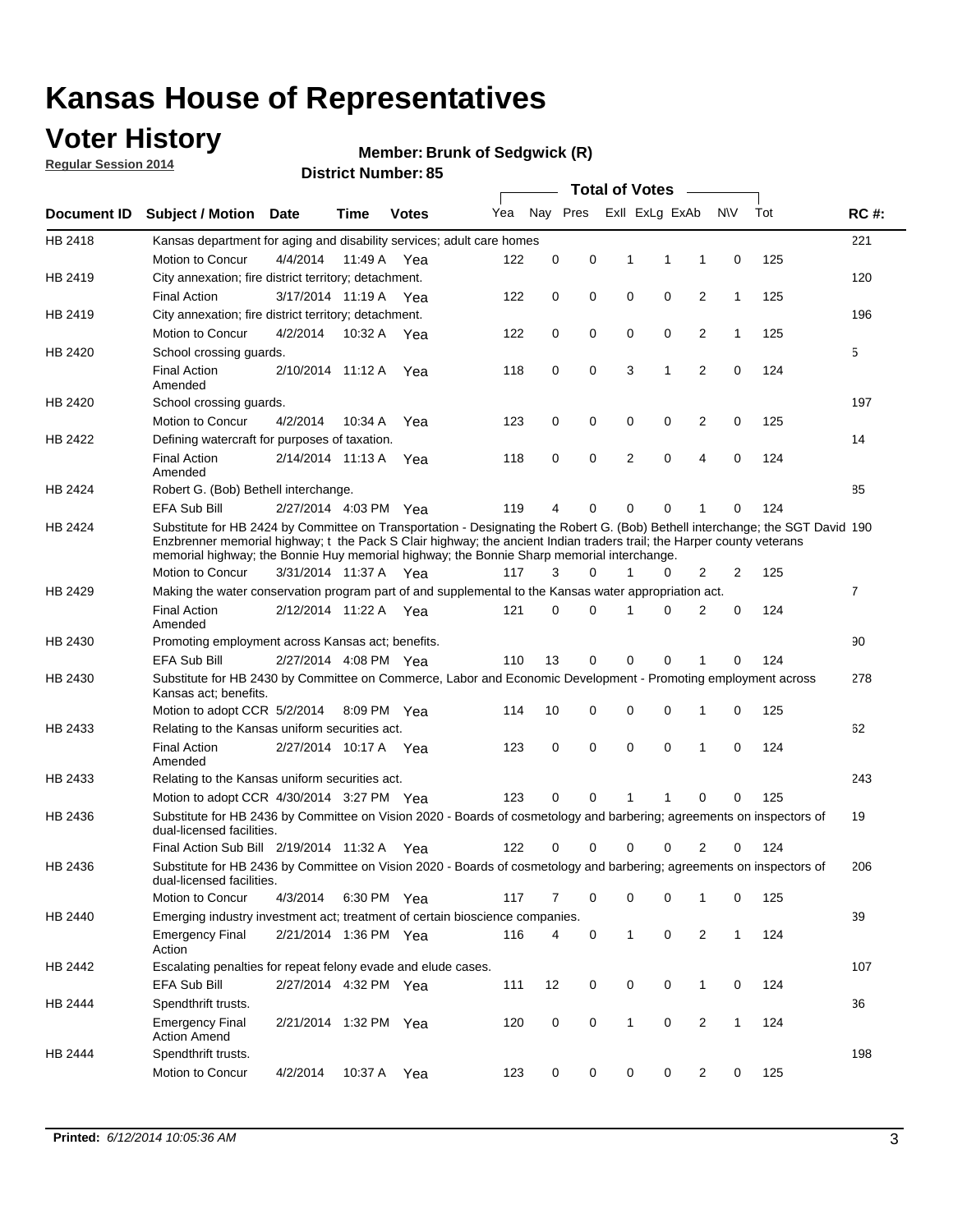#### **Voter History Regular Session 2014**

|  |  | <b>Member: Brunk of Sedgwick (R)</b> |  |
|--|--|--------------------------------------|--|
|--|--|--------------------------------------|--|

|         |                                                                                                                                                                                                                                                                                                                                 |                       |         |              |     |                |          | <b>Total of Votes</b> |             |                |             |     |             |
|---------|---------------------------------------------------------------------------------------------------------------------------------------------------------------------------------------------------------------------------------------------------------------------------------------------------------------------------------|-----------------------|---------|--------------|-----|----------------|----------|-----------------------|-------------|----------------|-------------|-----|-------------|
|         | Document ID Subject / Motion Date                                                                                                                                                                                                                                                                                               |                       | Time    | <b>Votes</b> | Yea |                | Nay Pres | Exll ExLg ExAb        |             |                | <b>NV</b>   | Tot | <b>RC#:</b> |
| HB 2445 | Allowing for criminal discovery materials to be provided to defendant or defendant's counsel.                                                                                                                                                                                                                                   |                       |         |              |     |                |          |                       |             |                |             |     | 63          |
|         | <b>Final Action</b><br>Amended                                                                                                                                                                                                                                                                                                  | 2/27/2014 10:19 A     |         | Yea          | 123 | 0              | 0        | 0                     | 0           | 1              | 0           | 124 |             |
| HB 2446 | District courts; court trustee operations fund. judicial process; concerning sentencing dispositions, probation and postrelease<br>supervision; concerning expungement of driving under the influence and criminal refusal convictions; concerning trials,<br>conduct of jury after case is submitted.                          |                       |         |              |     |                |          |                       |             |                |             |     | 8           |
|         | <b>Final Action</b>                                                                                                                                                                                                                                                                                                             | 2/12/2014 11:23 A Yea |         |              | 121 | 0              | 0        | 1                     | 0           | 2              | 0           | 124 |             |
| HB 2446 | Senate Substitute for HB 2446 by Committee on Judiciary - Courts; allocating moneys from driver's license fees to judicial<br>branch nonjudicial salary adjustment fund; allowing chief justice to authorize expenditures from court trustee operations fund in<br>certain judicial districts; time limits for court decisions. |                       |         |              |     |                |          |                       |             |                |             |     | 239         |
|         | Motion to adopt CCR 4/30/2014 3:01 PM Yea                                                                                                                                                                                                                                                                                       |                       |         |              | 121 | 2              | 0        | 1                     | 1           | 0              | 0           | 125 |             |
| HB 2447 | Real property; trespass and liability.                                                                                                                                                                                                                                                                                          |                       |         |              |     |                |          |                       |             |                |             |     | 29          |
|         | <b>Final Action</b><br>Amended                                                                                                                                                                                                                                                                                                  | 2/21/2014 11:14 A Yea |         |              | 119 | 2              | 0        | 1                     | 0           | 2              | 0           | 124 |             |
| HB 2447 | Real property; trespass and liability.                                                                                                                                                                                                                                                                                          |                       |         |              |     |                |          |                       |             |                |             |     | 202         |
|         | Motion to Adopt CCR 4/3/2014                                                                                                                                                                                                                                                                                                    |                       |         | 6:10 PM Yea  | 122 | 2              | 0        | $\mathbf 0$           | 0           | 1              | 0           | 125 |             |
| HB 2448 | Interference with judicial process.                                                                                                                                                                                                                                                                                             |                       |         |              |     |                |          |                       |             |                |             |     | 30          |
|         | <b>Final Action</b>                                                                                                                                                                                                                                                                                                             | 2/21/2014 11:16 A     |         | Yea          | 121 | 0              | 0        | 1                     | $\Omega$    | $\overline{2}$ | $\Omega$    | 124 |             |
| HB 2448 | Senate Substitute for HB 2448 by Committee on Judiciary - Updating provisions relating to the Kansas bureau of<br>investigation's DNA database; amending the crime of interference with                                                                                                                                         |                       |         |              |     |                |          |                       |             |                |             |     | 240         |
|         | Motion to adopt CCR 4/30/2014 3:10 PM Yea                                                                                                                                                                                                                                                                                       |                       |         |              | 116 | $\overline{7}$ | 0        | 1                     | 1           | 0              | 0           | 125 |             |
| HB 2451 | Electric utilities; creating the electric highway fee.                                                                                                                                                                                                                                                                          |                       |         |              |     |                |          |                       |             |                |             |     | 96          |
|         | <b>EFA Sub Bill</b>                                                                                                                                                                                                                                                                                                             | 2/27/2014 4:18 PM Nay |         |              | 64  | 59             | 0        | 0                     | 0           | 1              | $\mathbf 0$ | 124 |             |
| HB 2451 | Substitute for HB 2451 by Committee on Transportation - Increasing registration fees for electric vehicles.                                                                                                                                                                                                                     |                       |         |              |     |                |          |                       |             |                |             |     | 207         |
|         | Motion to Concur                                                                                                                                                                                                                                                                                                                | 4/3/2014              |         | 6:34 PM Yea  | 94  | 30             | 0        | $\Omega$              | 0           |                | 0           | 125 |             |
| HB 2452 | Substitute for HB 2452 by Committee on Transportation - Distinctive license plates; donate life, disabled veterans, rotary<br>international, Kansas horse council.                                                                                                                                                              |                       |         |              |     |                |          |                       |             |                |             |     | 41          |
|         | <b>EFA Sub Bill</b>                                                                                                                                                                                                                                                                                                             | 2/21/2014 1:39 PM Yea |         |              | 120 | 0              | 0        |                       | 0           | 2              |             | 124 |             |
| HB 2452 | Substitute for HB 2452 by Committee on Transportation - Distinctive license plates; donate life, disabled veterans, rotary<br>international, Kansas horse council, motorcycles.                                                                                                                                                 |                       |         |              |     |                |          |                       |             |                |             |     | 208         |
|         | Motion to Concur                                                                                                                                                                                                                                                                                                                | 4/3/2014              |         | 6:37 PM Yea  | 123 | 1              | 0        | $\mathbf 0$           | $\mathbf 0$ | 1              | $\mathbf 0$ | 125 |             |
| HB 2453 | Protecting religious freedom regarding marriage.                                                                                                                                                                                                                                                                                |                       |         |              |     |                |          |                       |             |                |             |     | 9           |
|         | <b>Final Action</b><br>Amended                                                                                                                                                                                                                                                                                                  | 2/12/2014 11:28 A Yea |         |              | 72  | 49             | 0        | 1                     | $\Omega$    | 2              | 0           | 124 |             |
| HB 2455 | Property tax exemption for certain utility systems located on military installation.                                                                                                                                                                                                                                            |                       |         |              |     |                |          |                       |             |                |             |     | 108         |
|         | <b>Emergency Final</b><br><b>Action Amend</b>                                                                                                                                                                                                                                                                                   | 3/6/2014              | 11:23 A | Yea          | 119 | 1              | 0        | 2                     | 1           | 2              | 0           | 125 |             |
| HB 2456 | Property taxation; defining commercial and industrial machinery and equipment; motor vehicles, members of military service<br>and active guard and reservists.                                                                                                                                                                  |                       |         |              |     |                |          |                       |             |                |             |     | 49          |
|         | <b>Final Action</b><br>Amended                                                                                                                                                                                                                                                                                                  | 2/26/2014 11:32 A Yea |         |              | 100 | 23             | 0        | 0                     | 0           | 1              | 0           | 124 |             |
| HB 2463 | Creating civil liability for acts of terrorism; forfeiture of property related to violations of certain criminal acts.                                                                                                                                                                                                          |                       |         |              |     |                |          |                       |             |                |             |     | 50          |
|         | <b>Final Action</b><br>Amended                                                                                                                                                                                                                                                                                                  | 2/26/2014 11:33 A Yea |         |              | 123 | 0              | 0        | $\mathbf 0$           | 0           | $\mathbf{1}$   | 0           | 124 |             |
| HB 2463 | Creating civil liability for acts of terrorism; forfeiture of property related to violations of certain criminal acts.                                                                                                                                                                                                          |                       |         |              |     |                |          |                       |             |                |             |     | 194         |
|         | Motion to Concur                                                                                                                                                                                                                                                                                                                | 4/1/2014              |         | 10:46 A Yea  | 123 | $\Omega$       | 0        | 1                     | 0           | $\mathbf{1}$   | 0           | 125 |             |
| HB 2464 | Allowing banks, trust companies and savings and loans to claim the expensing deduction for privilege tax filers under the<br>Kansas income tax act.                                                                                                                                                                             |                       |         |              |     |                |          |                       |             |                |             |     | 15          |
|         | Final Action<br>Amended                                                                                                                                                                                                                                                                                                         | 2/14/2014 11:14 A Yea |         |              | 118 | 0              | 0        | 2                     | 0           | 4              | 0           | 124 |             |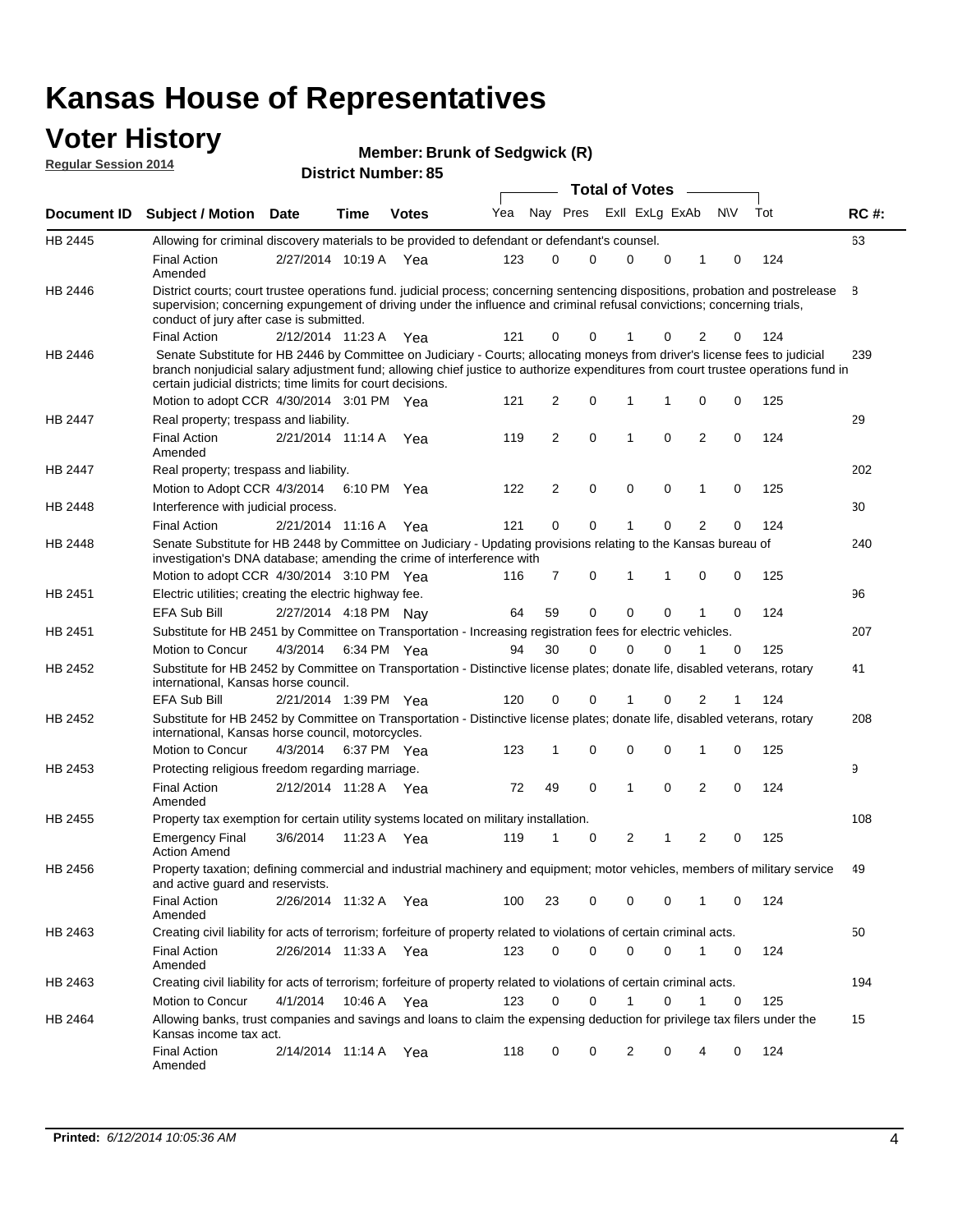## **Voter History**

**Regular Session 2014**

#### **Member: Brunk of Sedgwick (R)**

|                    |                                                                                                                                                                             |                       |             |              |     |                |          |          | <b>Total of Votes</b> |              |                |             |     |             |
|--------------------|-----------------------------------------------------------------------------------------------------------------------------------------------------------------------------|-----------------------|-------------|--------------|-----|----------------|----------|----------|-----------------------|--------------|----------------|-------------|-----|-------------|
| <b>Document ID</b> | <b>Subject / Motion</b>                                                                                                                                                     | <b>Date</b>           | Time        | <b>Votes</b> | Yea |                | Nay Pres |          | Exll ExLg ExAb        |              |                | <b>NV</b>   | Tot | <b>RC#:</b> |
| HB 2466            | Relating to administrative procedure; judicial review.                                                                                                                      |                       |             |              |     |                |          |          |                       |              |                |             |     | 37          |
|                    | <b>Emergency Final</b><br><b>Action Amend</b>                                                                                                                               | 2/21/2014 1:33 PM Yea |             |              | 118 | $\overline{2}$ |          | 0        | 1                     | 0            | 2              | 1           | 124 |             |
| HB 2470            | Purchasing authority for certain insurance by the state board of regents for state educational institutions.                                                                |                       |             |              |     |                |          |          |                       |              |                |             |     | 16          |
|                    | <b>Final Action</b>                                                                                                                                                         | 2/17/2014 11:20 A Yea |             |              | 120 | $\mathbf 0$    |          | 0        | 3                     | 0            | 1              | 0           | 124 |             |
| HB 2475            | Personal financial literacy program as a requirement for high school graduation.                                                                                            |                       |             |              |     |                |          |          |                       |              |                |             |     | 126         |
|                    | <b>Final Action</b><br>Amended                                                                                                                                              | 3/19/2014 11:22 A Yea |             |              | 110 | 12             |          | 0        | 0                     | 1            | 2              | 0           | 125 |             |
| HB 2478            | Venue for crimes committed with an electronic device.                                                                                                                       |                       |             |              |     |                |          |          |                       |              |                |             |     | 51          |
|                    | <b>Final Action</b>                                                                                                                                                         | 2/26/2014 11:34 A     |             | Yea          | 123 | 0              |          | 0        | $\Omega$              | 0            | 1              | 0           | 124 |             |
| HB 2479            | Removing 2015 sunset provision from law requiring ignition interlock device after first test failure or alcohol or drug-related<br>conviction.                              |                       |             |              |     |                |          |          |                       |              |                |             |     | 115         |
|                    | <b>Final Action</b><br>Amended                                                                                                                                              | 3/14/2014 11:14 A     |             | Yea          | 117 | 0              |          | 0        | 2                     | 1            | 4              | 1           | 125 |             |
| HB 2479            | Removing 2015 sunset provision from law requiring ignition interlock device after first test failure or alcohol or drug-related<br>conviction.                              |                       |             |              |     |                |          |          |                       |              |                |             |     | 210         |
|                    | Motion to Concur                                                                                                                                                            | 4/3/2014              | 6:47 PM Yea |              | 122 | 2              |          | 0        | $\mathbf 0$           | 0            | 1              | 0           | 125 |             |
| HB 2480            | Repealing the review of TeleKansas I.                                                                                                                                       |                       |             |              |     |                |          |          |                       |              |                |             |     | 64          |
|                    | <b>Final Action</b><br>Amended                                                                                                                                              | 2/27/2014 10:20 A Yea |             |              | 123 | 0              |          | 0        | $\mathbf 0$           | 0            | 1              | 0           | 124 |             |
| HB 2480            | Repealing the review of TeleKansas I.                                                                                                                                       |                       |             |              |     |                |          |          |                       |              |                |             |     | 250         |
|                    | Motion to Concur                                                                                                                                                            | 5/1/2014              | 1:54 PM Yea |              | 123 | 1              |          | 0        | 0                     | $\mathbf 0$  | 0              | 1           | 125 |             |
| HB 2482            | Authority of state corporation commission to intervene in court proceedings.                                                                                                |                       |             |              |     |                |          |          |                       |              |                |             |     | 65          |
|                    | <b>Final Action</b><br>Amended                                                                                                                                              | 2/27/2014 10:21 A     |             | Yea          | 121 | 2              |          | 0        | 0                     | 0            | 1              | 0           | 124 |             |
| HB 2482            | Senate Substitute for HB 2482 by Committee on Utilities - Creating the energy efficiency investment act.                                                                    |                       |             |              |     |                |          |          |                       |              |                |             |     | 211         |
|                    | Motion to Concur                                                                                                                                                            | 4/3/2014 7:02 PM Nay  |             |              | 99  | 25             |          | $\Omega$ | $\Omega$              | 0            | 1              | 0           | 125 |             |
| HB 2487            | Construction of electric transmission lines and certificates of public convenience and necessity.                                                                           |                       |             |              |     |                |          |          |                       |              |                |             |     | 66          |
|                    | <b>Final Action</b><br>Amended                                                                                                                                              | 2/27/2014 10:22 A Yea |             |              | 113 | 10             |          | 0        | $\Omega$              | 0            | 1              | 0           | 124 |             |
| HB 2487            | Relating to the powers and duties of the state corporation commission; construction of electric transmission lines and<br>certificates of public convenience and necessity. |                       |             |              |     |                |          |          |                       |              |                |             |     | 254         |
|                    | Sub motion to concur 5/1/2014 4:36 PM Yea                                                                                                                                   |                       |             |              | 117 | 8              |          | 0        | 0                     | $\mathbf 0$  | 0              | 0           | 125 |             |
| HB 2488            | Kansas electric transmission authority and the purpose and composition of the authority.                                                                                    |                       |             |              |     |                |          |          |                       |              |                |             |     | 10          |
|                    | <b>Final Action</b><br>Amended                                                                                                                                              | 2/12/2014 11:30 A Yea |             |              | 108 | 13             |          | 0        | 1                     | 0            | 2              | 0           | 124 |             |
| <b>HB 2488</b>     | Kansas electric transmission authority and the purpose and composition of the authority.                                                                                    |                       |             |              |     |                |          |          |                       |              |                |             |     | 158         |
|                    | Motion to Concur                                                                                                                                                            | 3/25/2014 10:43 A     |             | Yea          | 107 | 15             |          | 0        | $\mathbf 1$           | 0            | 2              | 0           | 125 |             |
| HB 2489            | Legislative review of exceptions to disclosure of public records.                                                                                                           |                       |             |              |     |                |          |          |                       |              |                |             |     | 67          |
|                    | <b>Final Action</b><br>Amended                                                                                                                                              | 2/27/2014 10:23 A Yea |             |              | 122 | $\mathbf{1}$   |          | 0        | $\mathbf 0$           | $\mathbf 0$  | 1              | 0           | 124 |             |
| HB 2490            | Criminal procedure; conduct of jury after case is submitted.                                                                                                                |                       |             |              |     |                |          |          |                       |              |                |             |     | 31          |
|                    | <b>Final Action</b><br>Amended                                                                                                                                              | 2/21/2014 11:17 A Yea |             |              | 121 | 0              |          | 0        | $\mathbf{1}$          | $\mathbf 0$  | $\overline{2}$ | $\mathbf 0$ | 124 |             |
| HB 2490            | Capital murder; attempt; murder in the first degree; sentencing.                                                                                                            |                       |             |              |     |                |          |          |                       |              |                |             |     | 241         |
|                    | Motion to adopt CCR 4/30/2014 3:16 PM Yea                                                                                                                                   |                       |             |              | 123 | 0              |          | 0        | $\mathbf{1}$          | $\mathbf{1}$ | 0              | 0           | 125 |             |
| HB 2491            | Kansas tort claims act; attorney may appear in small claims action.                                                                                                         |                       |             |              |     |                |          |          |                       |              |                |             |     | 20          |
|                    | <b>Final Action</b><br>Amended                                                                                                                                              | 2/19/2014 11:34 A Yea |             |              | 120 | 2              |          | 0        | 0                     | 0            | $\overline{2}$ | 0           | 124 |             |
| HB 2491            | Kansas tort claims act; attorney may appear in small claims action.                                                                                                         |                       |             |              |     |                |          |          |                       |              |                |             |     | 199         |
|                    | Motion to Concur                                                                                                                                                            | 4/2/2014              |             | 10:40 A Yea  | 121 | $\overline{2}$ |          | 0        | 0                     | 0            | $\overline{2}$ | 0           | 125 |             |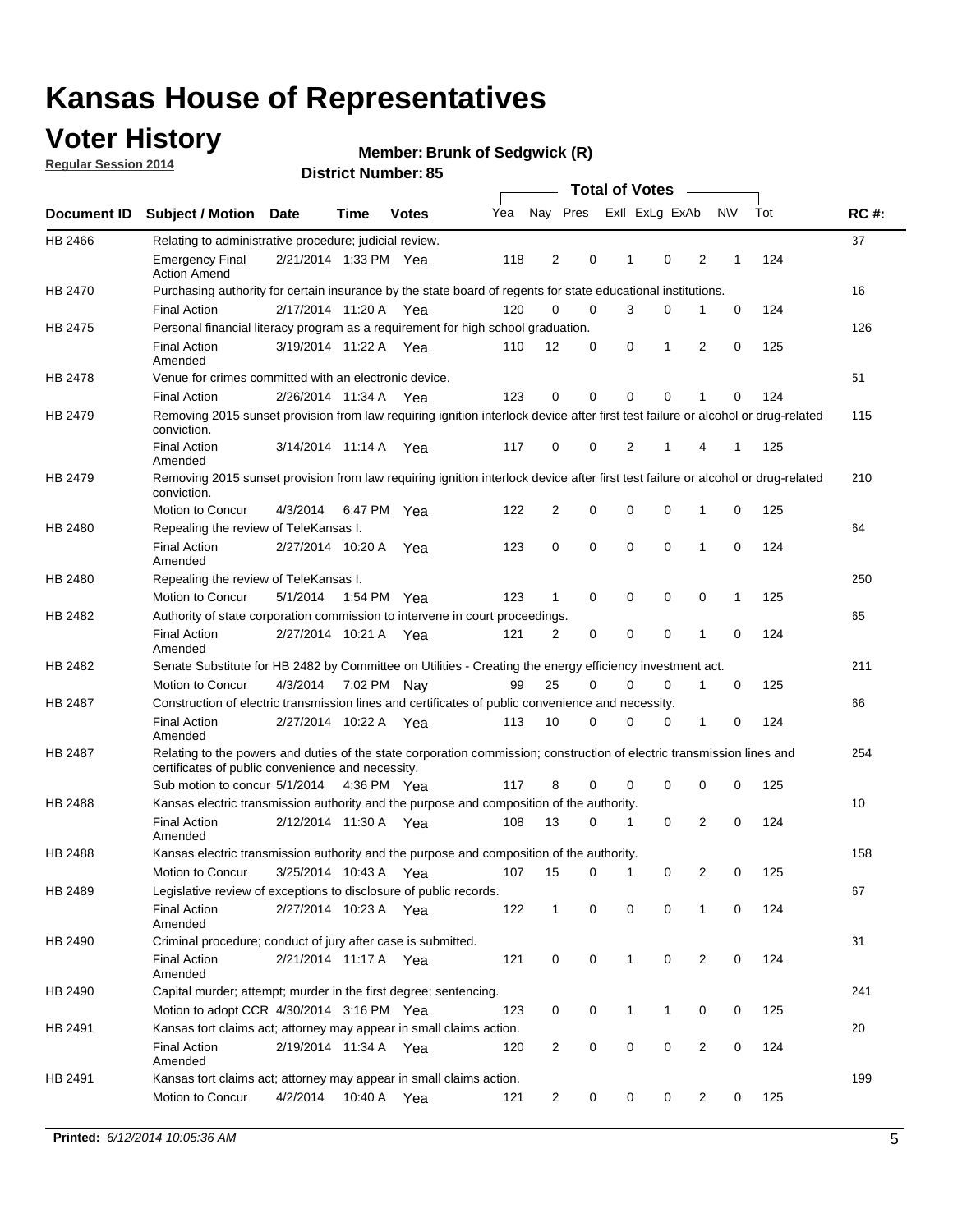## **Voter History**

**Regular Session 2014**

#### **Member: Brunk of Sedgwick (R)**

|                |                                                                                                                                                                                                                                                        |                       |             | DISTILICI MUITIDEL OG |     |          |             | Total of Votes – |             |             |              |     |              |
|----------------|--------------------------------------------------------------------------------------------------------------------------------------------------------------------------------------------------------------------------------------------------------|-----------------------|-------------|-----------------------|-----|----------|-------------|------------------|-------------|-------------|--------------|-----|--------------|
|                | Document ID Subject / Motion Date                                                                                                                                                                                                                      |                       | Time        | <b>Votes</b>          | Yea |          | Nay Pres    | Exll ExLg ExAb   |             |             | <b>NV</b>    | Tot | <b>RC#:</b>  |
| HB 2493        | Relating to surety regulation, appearance bonds and unlawful sexual relations.                                                                                                                                                                         |                       |             |                       |     |          |             |                  |             |             |              |     | 23           |
|                | <b>Final Action</b><br>Amended                                                                                                                                                                                                                         | 2/20/2014 11:14 A Nay |             |                       | 113 | 10       | 0           | $\mathbf 0$      | $\mathbf 0$ | $\mathbf 0$ | $\mathbf 1$  | 124 |              |
| HB 2495        | Concerning sentencing dispositions, probation and postrelease supervision.                                                                                                                                                                             |                       |             |                       |     |          |             |                  |             |             |              |     | 24           |
|                | <b>Final Action</b><br>Amended                                                                                                                                                                                                                         | 2/20/2014 11:17 A     |             | Yea                   | 122 | 1        | 0           | 0                | 0           | 0           | -1           | 124 |              |
| HB 2501        | Human trafficking and related crimes; penalties for buying sexual relations; records and reporting by courts; staff secure facility 25<br>requirements.                                                                                                |                       |             |                       |     |          |             |                  |             |             |              |     |              |
|                | <b>Final Action</b><br>Amended                                                                                                                                                                                                                         | 2/20/2014 11:18 A Yea |             |                       | 123 | 0        | 0           | $\Omega$         | $\Omega$    | 0           | $\mathbf 1$  | 124 |              |
| HB 2502        | Allowing victim notification on status change of person confined.                                                                                                                                                                                      |                       |             |                       |     |          |             |                  |             |             |              |     | 26           |
|                | <b>Final Action</b>                                                                                                                                                                                                                                    | 2/20/2014 11:20 A Yea |             |                       | 123 | 0        | 0           | $\mathbf 0$      | 0           | 0           | 1            | 124 |              |
| HB 2503        | Substitute for HB 2503 by Committee on Federal and State Affairs -- Carrying of concealed handguns by law enforcement<br>officers.                                                                                                                     |                       |             |                       |     |          |             |                  |             |             |              |     | 230          |
|                | Final Action Sub Bill 4/5/2014                                                                                                                                                                                                                         |                       | 10:22 A     | Yea                   | 119 | 1        | 0           | $\Omega$         | 0           |             |              | 125 |              |
| HB 2504        | Repealing outdated provisions relating to the purchase of certain real estate by the department of corrections.                                                                                                                                        |                       |             |                       |     |          |             |                  |             |             |              |     | 18           |
|                | <b>Final Action</b>                                                                                                                                                                                                                                    | 2/19/2014 11:31 A Yea |             |                       | 122 | $\Omega$ | 0           | $\Omega$         | 0           | 2           | 0            | 124 |              |
| <b>HB 2506</b> | Repealing K.S.A. 72-60b03, the effective date of the midwestern higher education compact act.                                                                                                                                                          |                       |             |                       |     |          |             |                  |             |             |              |     | 52           |
|                | <b>Final Action</b>                                                                                                                                                                                                                                    | 2/26/2014 11:35 A Yea |             |                       | 122 | 1        | $\mathbf 0$ | 0                | 0           | 1           | 0            | 124 |              |
| <b>HB 2506</b> | Senate Substitute for HB 2506 by Committee on Ways and Means - Education; appropriations for FY 2014 and FY 2015 for<br>various state agencies; amendments concerning postsecondary education; amendments to provisions relating to school<br>finance. |                       |             |                       |     |          |             |                  |             |             |              |     | 238          |
|                | Motion to Adopt CCR 4/6/2014                                                                                                                                                                                                                           |                       | 9:45 PM Yea |                       | 63  | 57       | $\mathbf 0$ | $\mathbf 0$      | $\Omega$    | 4           | $\mathbf{1}$ | 125 |              |
| HB 2509        | Emergency medical services amendments.                                                                                                                                                                                                                 |                       |             |                       |     |          |             |                  |             |             |              |     | 101          |
|                | <b>Emergency Final</b><br><b>Action Amend</b>                                                                                                                                                                                                          | 2/27/2014 4:24 PM Yea |             |                       | 123 | 0        | $\Omega$    | $\Omega$         | $\Omega$    | 1           | $\Omega$     | 124 |              |
| HB 2510        | Pharmacists and pharmacies; pharmacy technicians; registration and grounds for denial of registration.                                                                                                                                                 |                       |             |                       |     |          |             |                  |             |             |              |     | 84           |
|                | <b>Emergency Final</b><br>Action                                                                                                                                                                                                                       | 2/27/2014 4:01 PM Nay |             |                       | 71  | 52       | 0           | 0                | $\Omega$    | 1           | 0            | 124 |              |
| HB 2511        | Liability for property tax on personal property; sale or abandonment of personal property.                                                                                                                                                             |                       |             |                       |     |          |             |                  |             |             |              |     | 27           |
|                | <b>Final Action</b>                                                                                                                                                                                                                                    | 2/20/2014 11:21 A Yea |             |                       | 123 | 0        | 0           | 0                | 0           | 1           | 0            | 124 |              |
| HB 2514        | Exemption for Federal Home Loan Bank in certain insolvency proceedings involving insurance companies.                                                                                                                                                  |                       |             |                       |     |          |             |                  |             |             |              |     | $\mathbf{2}$ |
|                | <b>Final Action</b>                                                                                                                                                                                                                                    | 2/10/2014 11:08 A Yea |             |                       | 118 | $\Omega$ | 0           | 3                | 1           | 2           | 0            | 124 |              |
| HB 2515        | Insurance; confidentiality of work papers from analysis of analysis of financial regulation or market regulation of insurance<br>company or affiliates.                                                                                                |                       |             |                       |     |          |             |                  |             |             |              |     | 82           |
|                | <b>Emergency Final</b><br>Action                                                                                                                                                                                                                       | 2/27/2014 3:58 PM Yea |             |                       | 123 | 0        | $\Omega$    | $\Omega$         | 0           | -1          | $\Omega$     | 124 |              |
| HB 2515        | Updating statutory references and making corresponding changes due to Executive Reorganization Order No. 41.                                                                                                                                           |                       |             |                       |     |          |             |                  |             |             |              |     | 269          |
|                | Motion to Adopt CCR 5/2/2014 3:31 PM Yea                                                                                                                                                                                                               |                       |             |                       | 118 | 4        | 0           | 0                | 1           | 1           | 1            | 125 |              |
| HB 2516        | Amendments relating to health care provider liability insurance and to companies organized to provide such insurance.                                                                                                                                  |                       |             |                       |     |          |             |                  |             |             |              |     | 3            |
|                | <b>Final Action</b><br>Amended                                                                                                                                                                                                                         | 2/10/2014 11:10 A Yea |             |                       | 118 | 0        | 0           | 3                | 1           | 2           | 0            | 124 |              |
| HB 2516        | Amendments relating to health care provider liability insurance and to companies organized to provide such insurance.                                                                                                                                  |                       |             |                       |     |          |             |                  |             |             |              |     | 191          |
|                | Motion to Concur                                                                                                                                                                                                                                       | 3/31/2014 11:40 A Yea |             |                       | 121 | 0        | 0           | 1                | 0           | 2           | $\mathbf{1}$ | 125 |              |
| HB 2518        | Relating to ballot language statements.                                                                                                                                                                                                                |                       |             |                       |     |          |             |                  |             |             |              |     | 40           |
|                | <b>Emergency Final</b><br><b>Action Amend</b>                                                                                                                                                                                                          | 2/21/2014 1:37 PM Yea |             |                       | 116 | 4        | 0           | 1                | 0           | 2           | 1            | 124 |              |
| HB 2525        | Kansas money transmitter act concerning change of controlling interest and notification.                                                                                                                                                               |                       |             |                       |     |          |             |                  |             |             |              |     | 32           |
|                | <b>Final Action</b>                                                                                                                                                                                                                                    | 2/21/2014 11:18 A     |             | Yea                   | 105 | 16       | 0           | 1                | 0           | 2           | 0            | 124 |              |
| HB 2525        | Kansas money transmitter act concerning change of controlling interest and notification.                                                                                                                                                               |                       |             |                       |     |          |             |                  |             |             |              |     | 252          |
|                | Motion to Concur                                                                                                                                                                                                                                       | 5/1/2014              | 1:59 PM Yea |                       | 112 | 13       | 0           | 0                | 0           | 0           | 0            | 125 |              |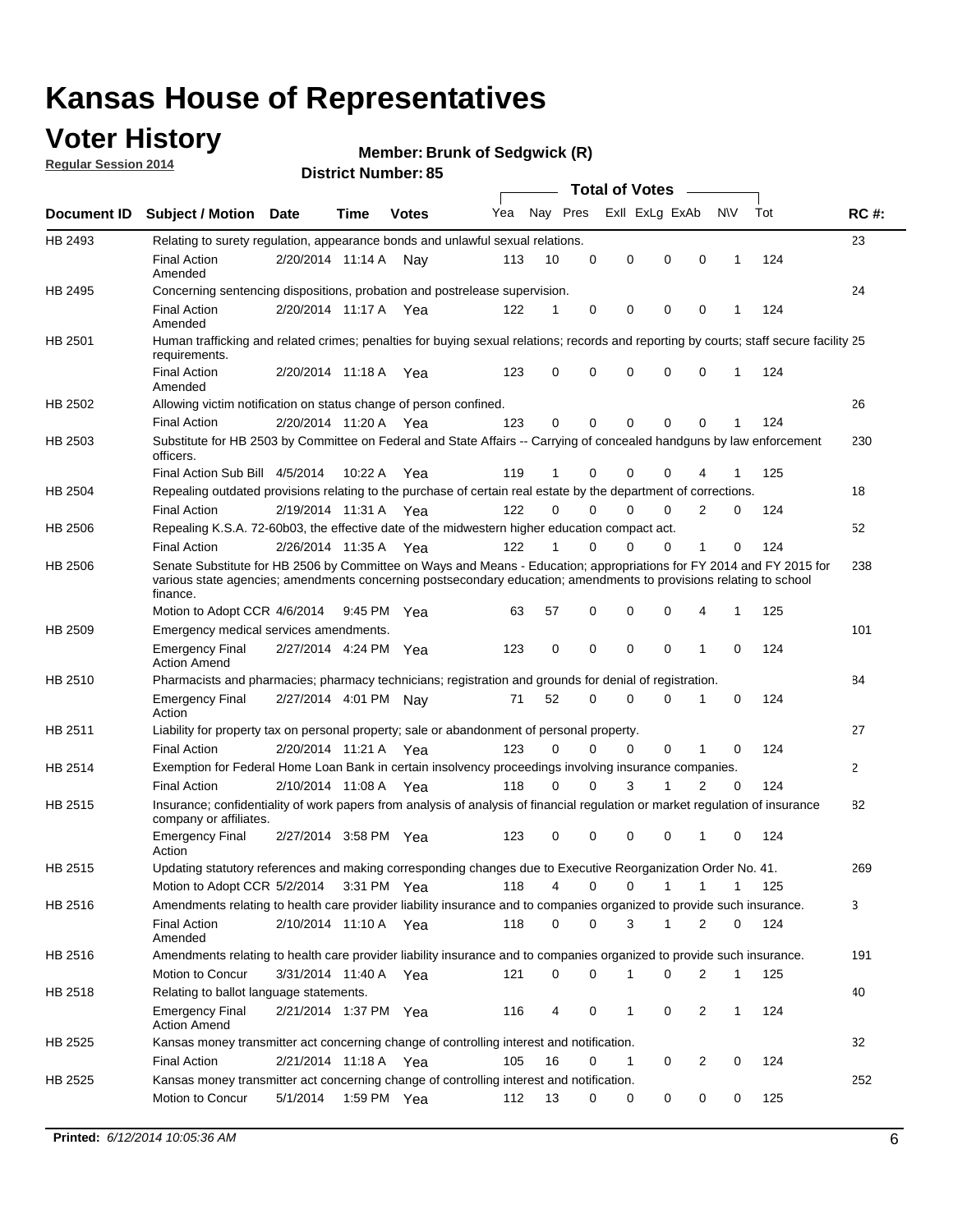#### **Voter History Regular Session 2014**

**Member: Brunk of Sedgwick (R)** 

|                |                                                                                                                                                                                                                                                                                                                                           |                       | ul Ituliinui . |              |     |    | <b>Total of Votes</b>   |              |   |          |     |              |     |             |
|----------------|-------------------------------------------------------------------------------------------------------------------------------------------------------------------------------------------------------------------------------------------------------------------------------------------------------------------------------------------|-----------------------|----------------|--------------|-----|----|-------------------------|--------------|---|----------|-----|--------------|-----|-------------|
| Document ID    | <b>Subject / Motion Date</b>                                                                                                                                                                                                                                                                                                              |                       | <b>Time</b>    | <b>Votes</b> | Yea |    | Nay Pres Exll ExLg ExAb |              |   |          | N\V |              | Tot | <b>RC#:</b> |
| HB 2533        | Changing interest credit amounts, member distributions upon termination or death and retirement annuities under the KPERS 42<br>Act of 2015.                                                                                                                                                                                              |                       |                |              |     |    |                         |              |   |          |     |              |     |             |
|                | <b>Emergency Final</b><br><b>Action Amend</b>                                                                                                                                                                                                                                                                                             | 2/21/2014 1:40 PM Yea |                |              | 94  | 26 | 0                       |              | 1 | 0        | 2   | 1            | 124 |             |
| HB 2537        | Eliminating font size and type requirement for disclosure statements contained in insurance contracts and explanatory                                                                                                                                                                                                                     |                       |                |              |     |    |                         |              |   |          |     |              |     | 81          |
|                | materials printed in any language other than English.<br><b>Emergency Final</b>                                                                                                                                                                                                                                                           | 2/27/2014 3:56 PM Yea |                |              | 119 | 4  | 0                       |              | 0 | 0        | 1   | 0            | 124 |             |
|                | Action                                                                                                                                                                                                                                                                                                                                    |                       |                |              |     |    |                         |              |   |          |     |              |     |             |
| HB 2537        | Insurance; eliminating font and type requirements for certain non-English insurance documents; confidentiality of certain<br>documents; continuation of health insurance for spouse and children of certain emergency personnel and employees of the<br>department of corrections; purchase of certain insurance by the state fair board. |                       |                |              |     |    |                         |              |   |          |     |              |     | 249         |
| HB 2538        | Motion to adopt CCR 4/30/2014 3:58 PM Yea<br>Giving landowner right of first refusal for antlers of deer illegally shot on landowner's property.                                                                                                                                                                                          |                       |                |              | 122 | 0  | 0                       |              | 1 | 1        | 0   | 1            | 125 | 102         |
|                | <b>Emergency Final</b>                                                                                                                                                                                                                                                                                                                    | 2/27/2014 4:26 PM Yea |                |              | 106 | 17 | 0                       |              | 0 | 0        | 1   | 0            | 124 |             |
|                | <b>Action Amend</b>                                                                                                                                                                                                                                                                                                                       |                       |                |              |     |    |                         |              |   |          |     |              |     |             |
| HB 2541        | Substitute for HB2541 by Committee on Local Government—plastic bottles and containers; labeling; solid waste landfill<br>restrictions.                                                                                                                                                                                                    |                       |                |              |     |    |                         |              |   |          |     |              |     | 121         |
|                | Final Action Sub Bill 3/17/2014 11:21 A                                                                                                                                                                                                                                                                                                   |                       |                | Nav          | 102 | 21 | 0                       |              | 0 | 0        | 2   | 0            | 125 |             |
| HB 2542        | Property tax exemption for amateur-built aircraft.                                                                                                                                                                                                                                                                                        |                       |                |              |     |    |                         |              |   |          |     |              |     | 112         |
|                | <b>Final Action</b><br>Amended                                                                                                                                                                                                                                                                                                            | 3/13/2014 11:22 A Yea |                |              | 116 | 4  | 0                       | $\mathbf{1}$ |   | 1        | 2   | 1            | 125 |             |
| <b>HB 2544</b> | Authorizing postsecondary educational institutions to enter into the state authorization reciprocity agreement to provide<br>distance education.                                                                                                                                                                                          |                       |                |              |     |    |                         |              |   |          |     |              |     | 17          |
|                | <b>Final Action</b>                                                                                                                                                                                                                                                                                                                       | 2/17/2014 11:21 A Yea |                |              | 120 | 0  | 0                       |              | 3 | 0        | 1   | 0            | 124 |             |
| HB 2545        | Extending sunset date on certain agriculture fees from July 1, 2015, to July 1, 2019.                                                                                                                                                                                                                                                     |                       |                |              |     |    |                         |              |   |          |     |              |     | 68          |
|                | <b>Final Action</b><br>Amended                                                                                                                                                                                                                                                                                                            | 2/27/2014 10:25 A Nay |                |              | 99  | 24 | 0                       |              | 0 | $\Omega$ | 1   | $\Omega$     | 124 |             |
| HB 2547        | Changing the map copy requirement in mining permit application.                                                                                                                                                                                                                                                                           |                       |                |              |     |    |                         |              |   |          |     |              |     | 53          |
|                | <b>Final Action</b>                                                                                                                                                                                                                                                                                                                       | 2/26/2014 11:36 A     |                | Yea          | 123 | 0  | 0                       |              | 0 | 0        | 1   | 0            | 124 |             |
| HB 2548        | Creating the water program management fund and transferring the air quality fee fund.                                                                                                                                                                                                                                                     |                       |                |              |     |    |                         |              |   |          |     |              |     | 46          |
|                | <b>Emergency Final</b><br>Action                                                                                                                                                                                                                                                                                                          | 2/21/2014 1:46 PM Yea |                |              | 119 | 1  | 0                       | 1            |   | 0        | 2   | 1            | 124 |             |
| HB 2549        | Allowing burial of hazardous waste on-site.                                                                                                                                                                                                                                                                                               |                       |                |              |     |    |                         |              |   |          |     |              |     | 54          |
|                | <b>Final Action</b>                                                                                                                                                                                                                                                                                                                       | 2/26/2014 11:38 A     |                | Yea          | 123 | 0  | 0                       |              | 0 | 0        | 1   | 0            | 124 |             |
| HB 2550        | Repeal of the atmospheric mercury deposition monitoring network.                                                                                                                                                                                                                                                                          |                       |                |              |     |    |                         |              |   |          |     |              |     | 33          |
|                | <b>Final Action</b>                                                                                                                                                                                                                                                                                                                       | 2/21/2014 11:20 A     |                | Yea          | 92  | 29 | 0                       |              | 1 | 0        | 2   | 0            | 124 |             |
| HB 2551        | Repealing regulation of PCB disposal facilities.                                                                                                                                                                                                                                                                                          |                       |                |              |     |    |                         |              |   |          |     |              |     | 47          |
|                | <b>Emergency Final</b><br>Action Amend                                                                                                                                                                                                                                                                                                    | 2/21/2014 1:47 PM Yea |                |              | 100 | 20 | 0                       | 1            |   | 0        | 2   | 1            | 124 |             |
| HB 2551        | Repealing the regulation of PCB disposal facilities; making changes to the atmospheric mercury deposition monitoring network 271<br>and the disposal of plastic bottles, containers and solid waste.                                                                                                                                      |                       |                |              |     |    |                         |              |   |          |     |              |     |             |
|                | Motion to Adopt CCR 5/2/2014                                                                                                                                                                                                                                                                                                              |                       | 3:45 PM Yea    |              | 105 | 17 | 0                       |              | 0 | 1        | 1   | $\mathbf{1}$ | 125 |             |
| HB 2552        | Managed care organizations, prompt payment.                                                                                                                                                                                                                                                                                               |                       |                |              |     |    |                         |              |   |          |     |              |     | 69          |
|                | <b>Final Action</b><br>Amended                                                                                                                                                                                                                                                                                                            | 2/27/2014 10:26 A Yea |                |              | 123 | 0  | 0                       |              | 0 | 0        | 1   | 0            | 124 |             |
| HB 2552        | Kansas medical assistance program; managed care organizations; consent for expansion of certain medicaid services.                                                                                                                                                                                                                        |                       |                |              |     |    |                         |              |   |          |     |              |     | 225         |
|                | Motion to Concur                                                                                                                                                                                                                                                                                                                          | 4/4/2014              | 6:13 PM Yea    |              | 68  | 54 | 0                       |              | 0 | 1        | 2   | 0            | 125 |             |
| HB 2553        | Health care compact.                                                                                                                                                                                                                                                                                                                      |                       |                |              |     |    |                         |              |   |          |     |              |     | 141         |
|                | <b>Final Action</b>                                                                                                                                                                                                                                                                                                                       | 3/24/2014 10:15 A     |                | Yea          | 74  | 48 | 0                       |              | 0 | 0        | 3   | 0            | 125 |             |
| HB 2555        | Release of information in support of arrest warrants and search warrants.                                                                                                                                                                                                                                                                 |                       |                |              |     |    |                         |              |   |          |     |              |     | 86          |
|                | <b>Emergency Final</b><br><b>Action Amend</b>                                                                                                                                                                                                                                                                                             | 2/27/2014 4:04 PM Yea |                |              | 113 | 10 | 0                       |              | 0 | 0        | 1   | 0            | 124 |             |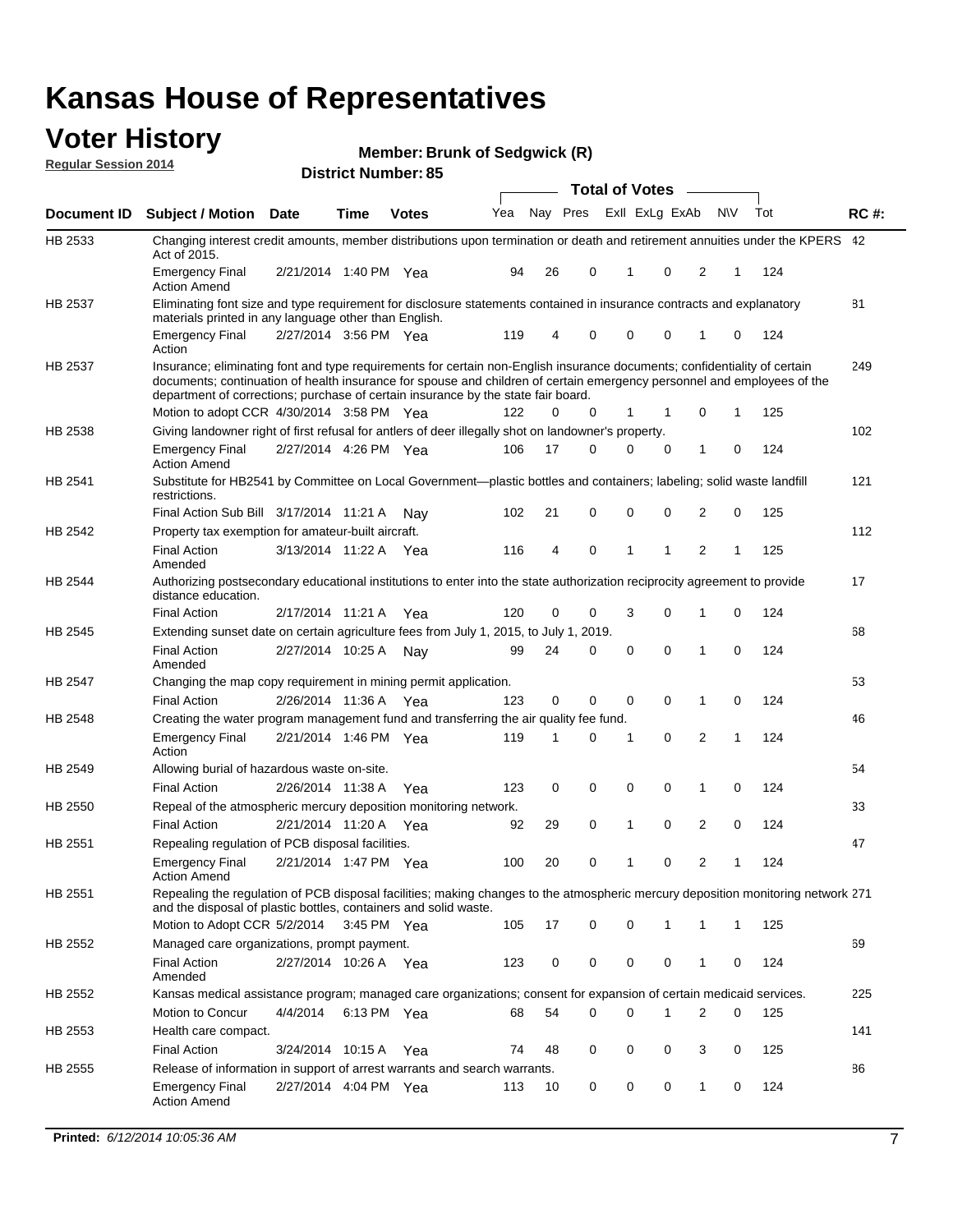## **Voter History**

**Regular Session 2014**

#### **Member: Brunk of Sedgwick (R)**

|                |                                                                                                                                                                                                                                                                                                                                                           |                       |         |              |     |          |   | <b>Total of Votes</b> |          |   |             |     |             |
|----------------|-----------------------------------------------------------------------------------------------------------------------------------------------------------------------------------------------------------------------------------------------------------------------------------------------------------------------------------------------------------|-----------------------|---------|--------------|-----|----------|---|-----------------------|----------|---|-------------|-----|-------------|
|                | Document ID Subject / Motion                                                                                                                                                                                                                                                                                                                              | Date                  | Time    | <b>Votes</b> | Yea | Nay Pres |   | Exll ExLg ExAb        |          |   | <b>NV</b>   | Tot | <b>RC#:</b> |
| HB 2557        | Changing penalties for certain taxpayers who file incorrect returns under Kansas income tax act.                                                                                                                                                                                                                                                          |                       |         |              |     |          |   |                       |          |   |             |     | 21          |
|                | <b>Final Action</b><br>Amended                                                                                                                                                                                                                                                                                                                            | 2/19/2014 11:35 A     |         | Yea          | 122 | 0        | 0 | 0                     | 0        | 2 | 0           | 124 |             |
| HB 2561        | Licensure of pharmacists and registration of pharmacy interns by board of pharmacy.                                                                                                                                                                                                                                                                       |                       |         |              |     |          |   |                       |          |   |             |     | 55          |
|                | <b>Final Action</b>                                                                                                                                                                                                                                                                                                                                       | 2/26/2014 11:39 A     |         | Nav          | 105 | 18       | 0 | 0                     | 0        | 1 | 0           | 124 |             |
| HB 2564        | Requiring 60-day wait before re-employment for retirement benefit eligibility.                                                                                                                                                                                                                                                                            |                       |         |              |     |          |   |                       |          |   |             |     | 43          |
|                | <b>Emergency Final</b><br>Action                                                                                                                                                                                                                                                                                                                          | 2/21/2014 1:41 PM Yea |         |              | 120 | 0        | 0 | 1                     | 0        | 2 | 1           | 124 |             |
| HB 2566        | Requiring court fee for forensic audio and video examination services.                                                                                                                                                                                                                                                                                    |                       |         |              |     |          |   |                       |          |   |             |     | 93          |
|                | <b>Emergency Final</b><br>Action                                                                                                                                                                                                                                                                                                                          | 2/27/2014 4:12 PM Yea |         |              | 123 | 0        | 0 | 0                     | 0        | 1 | $\mathbf 0$ | 124 |             |
| HB 2568        | Domestic relations; Kansas family law code; child support guidelines.                                                                                                                                                                                                                                                                                     |                       |         |              |     |          |   |                       |          |   |             |     | 70          |
|                | <b>Final Action</b><br>Amended                                                                                                                                                                                                                                                                                                                            | 2/27/2014 10:27 A     |         | Yea          | 123 | 0        | 0 | 0                     | 0        | 1 | 0           | 124 |             |
| HB 2568        | Domestic relations; Kansas family law code; child support guidelines.                                                                                                                                                                                                                                                                                     |                       |         |              |     |          |   |                       |          |   |             |     | 268         |
|                | Motion to adopt CCR 5/2/2014 3:28 PM Yea                                                                                                                                                                                                                                                                                                                  |                       |         |              | 123 | 0        | 0 | 0                     | 1        | 1 | $\mathbf 0$ | 125 |             |
| HB 2576        | Employment security law; creation of "new employer rate."                                                                                                                                                                                                                                                                                                 |                       |         |              |     |          |   |                       |          |   |             |     | 71          |
|                | <b>Final Action</b><br>Amended                                                                                                                                                                                                                                                                                                                            | 2/27/2014 10:28 A     |         | Yea          | 123 | 0        | 0 | 0                     | 0        | 1 | $\mathbf 0$ | 124 |             |
| HB 2576        | Employment security law; creation of "new employer rate."                                                                                                                                                                                                                                                                                                 |                       |         |              |     |          |   |                       |          |   |             |     | 159         |
|                | Motion to Concur                                                                                                                                                                                                                                                                                                                                          | 3/25/2014 10:47 A     |         | Yea          | 122 | 0        | 0 | 1                     | 0        | 2 | 0           | 125 |             |
| <b>HB 2577</b> | Allowing parents to remain anonymous when surrendering an infant under the newborn protection act.                                                                                                                                                                                                                                                        |                       |         |              |     |          |   |                       |          |   |             |     | 56          |
|                | <b>Final Action</b><br>Amended                                                                                                                                                                                                                                                                                                                            | 2/26/2014 11:41 A Yea |         |              | 123 | $\Omega$ | 0 | 0                     | 0        | 1 | 0           | 124 |             |
| HB 2577        | Allowing parents to remain anonymous when surrendering an infant under the newborn protection act.                                                                                                                                                                                                                                                        |                       |         |              |     |          |   |                       |          |   |             |     | 220         |
|                | Motion to Concur                                                                                                                                                                                                                                                                                                                                          | 4/4/2014              | 11:45 A | Yea          | 121 | 0        | 0 |                       | 1        | 1 | 1           | 125 |             |
| HB 2578        | Certification by chief law enforcement officer for transfer of a firearm when required by federal law.                                                                                                                                                                                                                                                    |                       |         |              |     |          |   |                       |          |   |             |     | 122         |
|                | <b>Final Action</b><br>Amended                                                                                                                                                                                                                                                                                                                            | 3/17/2014 11:22 A     |         | Yea          | 123 | $\Omega$ | 0 | 0                     | 0        | 2 | 0           | 125 |             |
| HB 2578        | Regulating the possession of weapons.                                                                                                                                                                                                                                                                                                                     |                       |         |              |     |          |   |                       |          |   |             |     | 235         |
|                | Motion to Adopt CCR 4/5/2014 4:40 PM Yea                                                                                                                                                                                                                                                                                                                  |                       |         |              | 102 | 19       | 0 | 0                     | $\Omega$ | 4 | 0           | 125 |             |
| HB 2580        | Specifying the duties of the state fire marshal relating to regional emergency response teams for hazardous materials and<br>search and rescue incidents.                                                                                                                                                                                                 |                       |         |              |     |          |   |                       |          |   |             |     | 72          |
|                | <b>Final Action</b><br>Amended                                                                                                                                                                                                                                                                                                                            | 2/27/2014 10:29 A     |         | Yea          | 113 | 10       | 0 | 0                     | 0        | 1 | 0           | 124 |             |
| HB 2580        | Kansas Real Estate Appraisal Board; licensee fingerprinting and criminal background checks.                                                                                                                                                                                                                                                               |                       |         |              |     |          |   |                       |          |   |             |     | 272         |
|                | Motion to adopt CCR 5/2/2014                                                                                                                                                                                                                                                                                                                              |                       |         | 3:49 PM Yea  | 115 | 7        | 0 | 0                     | 1        | 1 | 1           | 125 |             |
| HB 2582        | Creating an exemption from food establishment licensing for churches.                                                                                                                                                                                                                                                                                     |                       |         |              |     |          |   |                       |          |   |             |     | 57          |
|                | <b>Final Action</b>                                                                                                                                                                                                                                                                                                                                       | 2/26/2014 11:42 A Yea |         |              | 123 | 0        | 0 | 0                     | 0        | 1 | 0           | 124 |             |
| HB 2588        | Child in need of care; juvenile offenders; permanent custodians.                                                                                                                                                                                                                                                                                          |                       |         |              |     |          |   |                       |          |   |             |     | 94          |
|                | <b>Emergency Final</b><br><b>Action Amend</b>                                                                                                                                                                                                                                                                                                             | 2/27/2014 4:14 PM Yea |         |              | 123 | 0        | 0 | 0                     | 0        | 1 | 0           | 124 |             |
| HB 2588        | Senate Substitute for HB 2588 by Committee on Judiciary - Concerning children and minors; relating to children in need of<br>care; placement in juvenile detention facilities; permanent custodians; relating to juvenile offenders; alternative adjudication;<br>youth residential centers and services; risk assessment; sentencing; good time credits. |                       |         |              |     |          |   |                       |          |   |             |     | 244         |
|                | Motion to adopt CCR 4/30/2014 3:36 PM Yea                                                                                                                                                                                                                                                                                                                 |                       |         |              | 123 | 0        | 0 | 1                     | 1        | 0 | 0           | 125 |             |
| HB 2591        | Requiring certain audit reports to be filed electronically and to be filed only with the department of administration.                                                                                                                                                                                                                                    |                       |         |              |     |          |   |                       |          |   |             |     | 58          |
|                | <b>Final Action</b>                                                                                                                                                                                                                                                                                                                                       | 2/26/2014 11:43 A Yea |         |              | 123 | 0        | 0 | 0                     | 0        | 1 | 0           | 124 |             |
| HB 2595        | State fossils; the tylosaurus and the pteranodon.                                                                                                                                                                                                                                                                                                         |                       |         |              |     |          |   |                       |          |   |             |     | 73          |
|                | <b>Final Action</b><br>Amended                                                                                                                                                                                                                                                                                                                            | 2/27/2014 10:31 A Yea |         |              | 96  | 27       | 0 | 0                     | 0        | 1 | 0           | 124 |             |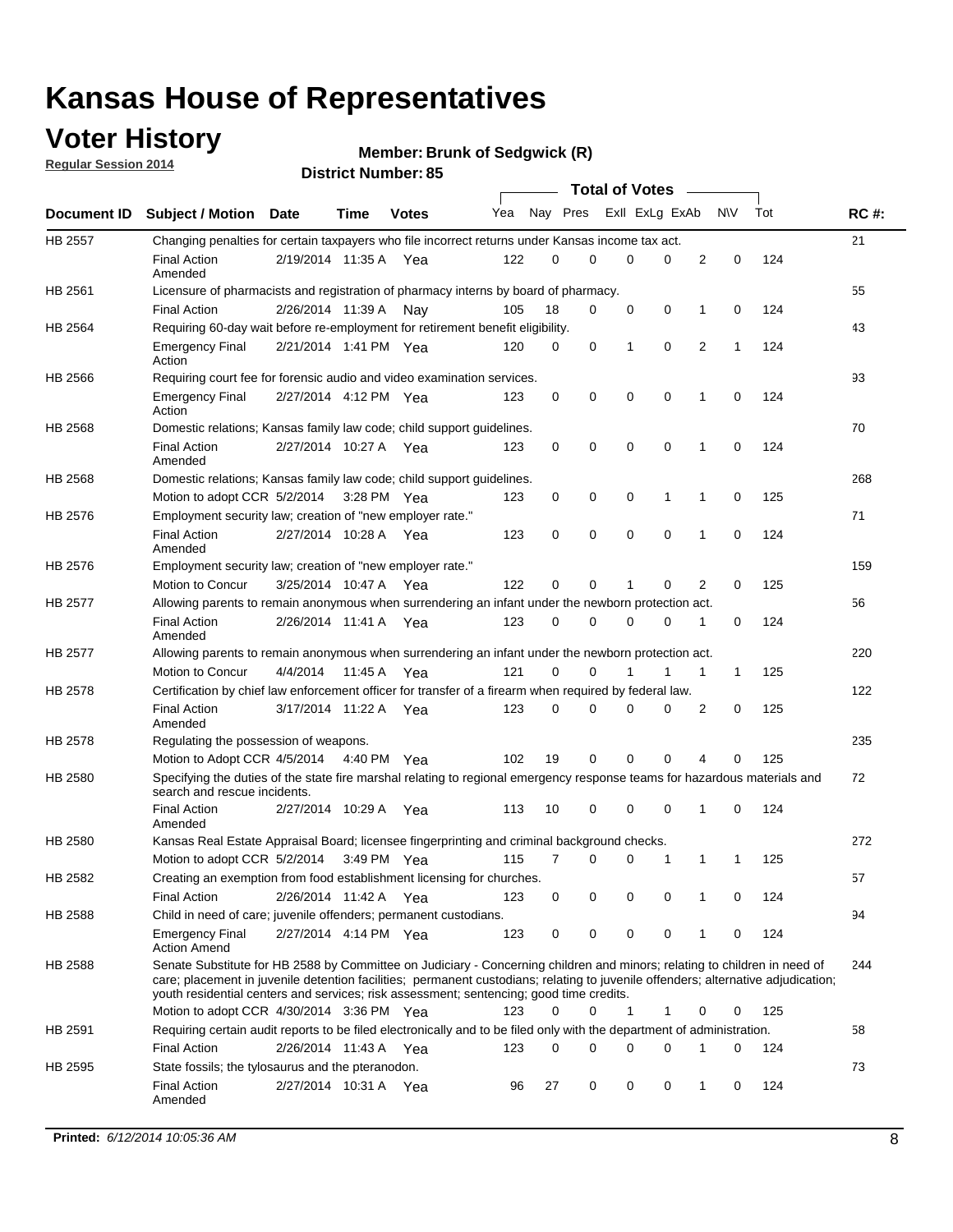### **Voter History**

**Regular Session 2014**

**Member: Brunk of Sedgwick (R)** 

| <b>District Number: 85</b> |  |
|----------------------------|--|
|                            |  |

|             |                                                                                                                                                                                                                                       | <b>Total of Votes</b> |             |              |     |             |                         |             |             |              |           |     |             |
|-------------|---------------------------------------------------------------------------------------------------------------------------------------------------------------------------------------------------------------------------------------|-----------------------|-------------|--------------|-----|-------------|-------------------------|-------------|-------------|--------------|-----------|-----|-------------|
| Document ID | <b>Subject / Motion Date</b>                                                                                                                                                                                                          |                       | Time        | <b>Votes</b> | Yea |             | Nay Pres Exll ExLg ExAb |             |             |              | <b>NV</b> | Tot | <b>RC#:</b> |
| HB 2596     | Computation of retirement benefits when a state officer or employee is placed on furlough or has reduction in compensation.                                                                                                           |                       |             |              |     |             |                         |             |             |              |           |     | 74          |
|             | <b>Final Action</b>                                                                                                                                                                                                                   | 2/27/2014 10:33 A     |             | Yea          | 123 | 0           | 0                       | $\mathbf 0$ | $\Omega$    |              | 0         | 124 |             |
| HB 2596     | Computation of retirement benefits when a state officer or employee is placed on furlough or has reduction in<br>compensation.                                                                                                        |                       |             |              |     |             |                         |             |             |              |           |     | 246         |
|             | Motion to adopt CCR 4/30/2014 3:45 PM Yea                                                                                                                                                                                             |                       |             |              | 123 | 0           | 0                       | 1           | 1           | 0            | 0         | 125 |             |
| HB 2597     | Municipal recycling services                                                                                                                                                                                                          |                       |             |              |     |             |                         |             |             |              |           |     | 97          |
|             | <b>Emergency Final</b><br><b>Action Amend</b>                                                                                                                                                                                         | 2/27/2014 4:20 PM Nay |             |              | 105 | 18          | 0                       | $\mathbf 0$ | 0           | $\mathbf{1}$ | 0         | 124 |             |
| HB 2599     | Authorizing the secretary of state to grant an easement to the unified government of Wyandotte county.                                                                                                                                |                       |             |              |     |             |                         |             |             |              |           |     | 22          |
|             | <b>Final Action</b>                                                                                                                                                                                                                   | 2/19/2014 11:37 A     |             | Yea          | 120 | 2           | 0                       | 0           | $\mathbf 0$ | 2            | 0         | 124 |             |
| HB 2599     | Authorizing the secretary of state to grant an easement to the unified government of Wyandotte county.                                                                                                                                |                       |             |              |     |             |                         |             |             |              |           |     | 118         |
|             | Motion to Concur                                                                                                                                                                                                                      | 3/14/2014 11:25 A     |             | Yea          | 118 | 0           | 0                       | 2           | 1           | 4            | 0         | 125 |             |
| HB 2602     | Increasing the percentage of unclassified employees allowed to be employed by KPERS from 25% to 50%.                                                                                                                                  |                       |             |              |     |             |                         |             |             |              |           |     | 44          |
|             | <b>Emergency Final</b><br>Action                                                                                                                                                                                                      | 2/21/2014 1:43 PM Yea |             |              | 107 | 13          | 0                       | 1           | 0           | 2            | 1         | 124 |             |
| HB 2602     | Increasing the percentage of unclassified employees allowed to be employed by KPERS from 25% to 50%.                                                                                                                                  |                       |             |              |     |             |                         |             |             |              |           |     | 195         |
|             | Motion to Concur                                                                                                                                                                                                                      | 4/1/2014              | 10:57 A     | Yea          | 108 | 15          | 0                       | 1           | $\mathbf 0$ | 1            | 0         | 125 |             |
| HB 2609     | Practice of pharmacy; filling and refilling of prescriptions.                                                                                                                                                                         |                       |             |              |     |             |                         |             |             |              |           |     | 105         |
|             | <b>Emergency Final</b><br><b>Action Amend</b>                                                                                                                                                                                         | 2/27/2014 4:29 PM Yea |             |              | 123 | $\mathbf 0$ | $\mathbf 0$             | $\mathbf 0$ | $\mathbf 0$ | 1            | $\Omega$  | 124 |             |
| HB 2611     | Conduct of dental offices.                                                                                                                                                                                                            |                       |             |              |     |             |                         |             |             |              |           |     | 83          |
|             | <b>Emergency Final</b><br>Action                                                                                                                                                                                                      | 2/27/2014 3:59 PM Yea |             |              | 123 | 0           | 0                       | $\mathbf 0$ | $\mathbf 0$ | 1            | 0         | 124 |             |
| HB 2612     | Relating to district judge and district magistrate judge vacancies.                                                                                                                                                                   |                       |             |              |     |             |                         |             |             |              |           |     | 75          |
|             | <b>Final Action</b><br>Amended                                                                                                                                                                                                        | 2/27/2014 10:34 A     |             | Yea          | 106 | 17          | 0                       | $\mathbf 0$ | $\mathbf 0$ | 1            | 0         | 124 |             |
| HB 2613     | Relating to the issuance of stillbirth and unborn child's death certificates.                                                                                                                                                         |                       |             |              |     |             |                         |             |             |              |           |     | 103         |
|             | <b>Emergency Final</b><br><b>Action Amend</b>                                                                                                                                                                                         | 2/27/2014 4:27 PM Yea |             |              | 122 | $\mathbf 1$ | 0                       | $\mathbf 0$ | 0           | 1            | 0         | 124 |             |
| HB 2615     | Substitute for HB 2615 by Committee on Commerce, Labor and Economic Development - Workers compensation assigned<br>risk pool.                                                                                                         |                       |             |              |     |             |                         |             |             |              |           |     | 185         |
|             | EFA Sub Bill<br>Amended                                                                                                                                                                                                               | 3/26/2014 3:42 PM Yea |             |              | 98  | 25          | 0                       | 1           | 0           | 1            | 0         | 125 |             |
| HB 2616     | Secretary of labor; explore agreement to allow state of Kansas to enforce OSHA standards.                                                                                                                                             |                       |             |              |     |             |                         |             |             |              |           |     | 92          |
|             | <b>Emergency Final</b><br>Action                                                                                                                                                                                                      | 2/27/2014 4:11 PM Yea |             |              | 93  | 30          | $\Omega$                | $\mathbf 0$ | 0           | 1            | 0         | 124 |             |
| HB 2616     | Senate Substitute for HB 2616 by Committee on Commerce - Secretary of labor directed to study state enforcement of OSHA 261<br>standards.                                                                                             |                       |             |              |     |             |                         |             |             |              |           |     |             |
|             | Motion to Concur                                                                                                                                                                                                                      | 5/2/2014 11:47 A      |             | Yea          | 94  | 30          | 0                       | $\mathbf 0$ | 1           | 0            | 0         | 125 |             |
| HB 2633     | Substitute for HB 2633 by Committee on Corrections and Juvenile Justice - Juvenile offenders; youth residential centers and<br>services; risk assessment; raising the age for prosecution as an adult; sentencing; good time credits. |                       |             |              |     |             |                         |             |             |              |           |     | - 106       |
|             | <b>EFA Sub Bill</b><br>Amended                                                                                                                                                                                                        | 2/27/2014 4:31 PM Yea |             |              | 122 | 1           | 0                       | 0           | 0           | 1            | 0         | 124 |             |
| HB 2636     | Secretary of health and environment and air quality standards.                                                                                                                                                                        |                       |             |              |     |             |                         |             |             |              |           |     | 45          |
|             | <b>Emergency Final</b><br><b>Action Amend</b>                                                                                                                                                                                         | 2/21/2014 1:44 PM Yea |             |              | 89  | 31          | 0                       | 1           | 0           | 2            |           | 124 |             |
| HB 2636     | Secretary of health and environment and air quality standards.                                                                                                                                                                        |                       |             |              |     |             |                         |             |             |              |           |     | 212         |
|             | Sub motion to concur 4/3/2014                                                                                                                                                                                                         |                       | 7:20 PM Yea |              | 121 | 3           | 0                       | 0           | 0           | 1            | 0         | 125 |             |
| HB 2642     | Income tax deduction for net gain on the sale of certain horses, cattle or livestock; income tax credit for expenditures to make 131                                                                                                  |                       |             |              |     |             |                         |             |             |              |           |     |             |
|             | dwelling or facility accessible for persons with a disability.<br><b>Final Action</b>                                                                                                                                                 | 3/20/2014 11:17 A Yea |             |              | 123 | 0           | 0                       | 0           | 1           | 1            | 0         | 125 |             |
|             | Amended                                                                                                                                                                                                                               |                       |             |              |     |             |                         |             |             |              |           |     |             |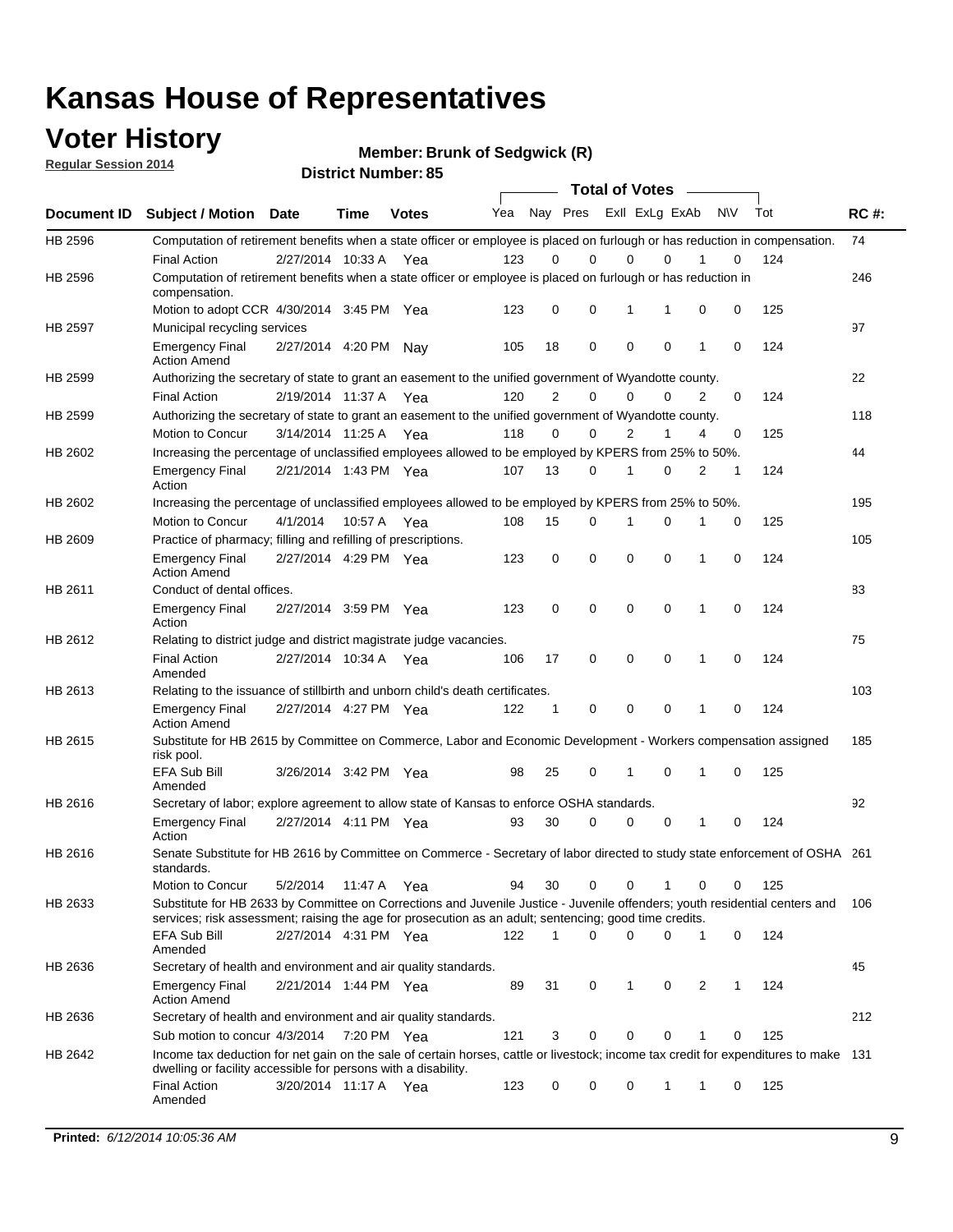#### **Voter History Regular Se**

| <b>VULCI FIISLUI Y</b>      |                                                                                                                     | Member: Brunk of Sedgwick (R) |      |                            |  |  |  |  |                                 |  |     |                 |
|-----------------------------|---------------------------------------------------------------------------------------------------------------------|-------------------------------|------|----------------------------|--|--|--|--|---------------------------------|--|-----|-----------------|
| <b>Regular Session 2014</b> |                                                                                                                     |                               |      | <b>District Number: 85</b> |  |  |  |  | <b>Total of Votes</b>           |  |     |                 |
|                             | Document ID Subject / Motion                                                                                        | <b>Date</b>                   | Time | <b>Votes</b>               |  |  |  |  | Yea Nay Pres ExII ExLg ExAb N\V |  | Tot | <b>RC#:</b>     |
| LID OR 49                   | Report to relaxation of commercial and industrial moobinery and equipment as personal preparty; realgosification of |                               |      |                            |  |  |  |  |                                 |  |     | 1C <sub>A</sub> |

| HB 2643        | Property tax; classification of commercial and industrial machinery and equipment as personal property; reclassification of<br>property upon termination of IRB tax exemption; use of independent appraisers to appraiser certain                                                                                                                                                                                                                             |                       |               |                       |     |                |                |                |                |                |              |     | 164 |
|----------------|---------------------------------------------------------------------------------------------------------------------------------------------------------------------------------------------------------------------------------------------------------------------------------------------------------------------------------------------------------------------------------------------------------------------------------------------------------------|-----------------------|---------------|-----------------------|-----|----------------|----------------|----------------|----------------|----------------|--------------|-----|-----|
|                | <b>Final Action</b><br>Amended                                                                                                                                                                                                                                                                                                                                                                                                                                | 3/26/2014 10:56 A Yea |               |                       | 123 | 0              | 0              |                | 0              |                | 0            | 125 |     |
| HB 2643        | Property tax; classification of commercial and industrial machinery and equipment as personal property; reclassification of<br>property upon termination of IRB tax exemption; use of independent appraisers to appraiser certain complex property; motor<br>vehicles, members of military; mortgage registration tax phase out and replacement with fees; county clerk technology fund;<br>county treasurer technology fund.<br>Motion to Concur             |                       |               |                       |     | 108            | 0              |                | 0              |                | 0            |     | 274 |
|                |                                                                                                                                                                                                                                                                                                                                                                                                                                                               | 5/2/2014              | 5:12 PM Nay   |                       | 16  |                |                | 0              |                |                |              | 125 |     |
| HB 2643        | Property tax; classification of commercial and industrial machinery and equipment as personal property; reclassification of<br>property upon termination of IRB tax exemption; use of independent appraisers to appraiser certain complex property; motor<br>vehicles, members of military; mortgage registration tax phase out and replacement with fees; county clerk technology fund;<br>county treasurer technology fund.<br>Motion to adopt CCR 5/3/2014 |                       | 1:53 AM Yea   |                       | 70  | 53             | 0              | 0              | $\mathbf 0$    | 1              | 1            | 125 | 286 |
| HB 2648        | Property tax exemption for levees.                                                                                                                                                                                                                                                                                                                                                                                                                            |                       |               |                       |     |                |                |                |                |                |              |     | 100 |
|                | <b>Emergency Final</b><br><b>Action Amend</b>                                                                                                                                                                                                                                                                                                                                                                                                                 | 2/27/2014 4:23 PM Yea |               |                       | 100 | 23             | 0              | 0              | $\mathbf 0$    | 1              | 0            | 124 |     |
| HB 2651        | County law library.                                                                                                                                                                                                                                                                                                                                                                                                                                           |                       |               |                       |     |                |                |                |                |                |              |     | 76  |
|                | <b>Final Action</b><br>Amended                                                                                                                                                                                                                                                                                                                                                                                                                                | 2/27/2014 10:38 A     |               | Nay                   | 82  | 41             | 0              | 0              | 0              | 1              | 0            | 124 |     |
| HB 2655        | Allowing veterans with PTSD to seek mental health treatment upon certain convictions.                                                                                                                                                                                                                                                                                                                                                                         |                       |               |                       |     |                |                |                |                |                |              |     | 77  |
|                | <b>Final Action</b><br>Amended                                                                                                                                                                                                                                                                                                                                                                                                                                | 2/27/2014 10:40 A     |               | Yea                   | 123 | 0              | 0              | 0              | 0              | 1              | 0            | 124 |     |
| HB 2655        | Senate Substitute for HB 2655 by Committee on Judiciary - Allowing veterans with PTSD to seek mental health treatment<br>upon certain convictions; also amending the crimes of interference with law enforcement and giving a false alarm.                                                                                                                                                                                                                    |                       |               |                       |     |                |                |                |                |                |              |     | 224 |
|                | Motion to Concur                                                                                                                                                                                                                                                                                                                                                                                                                                              | 4/4/2014              | 5:42 PM Yea   |                       | 122 | 0              | 0              | $\Omega$       | 1              | 2              | 0            | 125 |     |
| HB 2656        | Authorizing the state of Kansas to pay the death gratuity benefit to the designated survivor of a Kansas service member during 48                                                                                                                                                                                                                                                                                                                             |                       |               |                       |     |                |                |                |                |                |              |     |     |
|                | a federal government shutdown and providing for reimbursement to the state                                                                                                                                                                                                                                                                                                                                                                                    |                       |               |                       |     |                |                |                |                |                |              |     |     |
|                | <b>Final Action</b>                                                                                                                                                                                                                                                                                                                                                                                                                                           | 2/26/2014 11:27 A Yea |               |                       | 123 | 0              | 0              | 0              | 0              |                | 0            | 124 |     |
| HB 2661        | Substitute for HB 2661 by Committee on Energy and Environment - Siting of electric transmission lines; notice and hearing<br>requirements.                                                                                                                                                                                                                                                                                                                    |                       |               |                       |     |                |                |                |                |                |              |     | 181 |
|                | <b>EFA Sub Bill</b>                                                                                                                                                                                                                                                                                                                                                                                                                                           | 3/26/2014 3:37 PM Yea |               |                       | 119 | 4              | 0              | 1              | $\mathbf 0$    | 1              | 0            | 125 |     |
| HB 2662        | Expungment of driving under the influence convictions.                                                                                                                                                                                                                                                                                                                                                                                                        |                       |               |                       |     |                |                |                |                |                |              |     | 116 |
|                | <b>Final Action</b><br>Amended                                                                                                                                                                                                                                                                                                                                                                                                                                | 3/14/2014 11:22 A     |               | Nav                   | 87  | 31             | 0              | 2              | 1              | 4              | 0            | 125 |     |
| HB 2668        | Health insurance for qualified professional associations.                                                                                                                                                                                                                                                                                                                                                                                                     |                       |               |                       |     |                |                |                |                |                |              |     | 34  |
|                | <b>Final Action</b><br>Amended                                                                                                                                                                                                                                                                                                                                                                                                                                | 2/21/2014 11:21 A Yea |               |                       | 114 | $\overline{7}$ | 0              | 1              | 0              | 2              | 0            | 124 |     |
| <b>HB 2668</b> | Predetermination of health insurance benefits                                                                                                                                                                                                                                                                                                                                                                                                                 |                       |               |                       |     |                |                |                |                |                |              |     | 262 |
|                | <b>Motion to Concur</b>                                                                                                                                                                                                                                                                                                                                                                                                                                       | 5/2/2014              | 12:05 P       | Yea                   | 97  | 27             | 0              | 0              |                | 0              | 0            | 125 |     |
| HB 2669        | State civil service board; transferred from the department of administration to the office of administrative hearings.                                                                                                                                                                                                                                                                                                                                        |                       |               |                       |     |                |                |                |                |                |              |     | 87  |
|                | <b>Emergency Final</b><br>Action                                                                                                                                                                                                                                                                                                                                                                                                                              |                       |               | 2/27/2014 4:05 PM Yea |     | 110 13         | $\overline{0}$ | $\overline{0}$ | $\overline{0}$ | $\overline{1}$ | $\mathbf{0}$ | 124 |     |
| HB 2673        | Kansas healing arts act; physician assistant licensure act.                                                                                                                                                                                                                                                                                                                                                                                                   |                       |               |                       |     |                |                |                |                |                |              |     | 91  |
|                | <b>Emergency Final</b><br><b>Action Amend</b>                                                                                                                                                                                                                                                                                                                                                                                                                 | 2/27/2014 4:10 PM Yea |               |                       | 105 | 18             | 0              | 0              | 0              | 1              | 0            | 124 |     |
| HB 2673        | Board of healing arts functions and duties, physician assistants licensure act and podiatry act.                                                                                                                                                                                                                                                                                                                                                              |                       |               |                       |     |                |                |                |                |                |              |     | 270 |
|                | Motion to adopt CCR 5/2/2014                                                                                                                                                                                                                                                                                                                                                                                                                                  |                       | $3:39$ PM Yea |                       | 111 | 11             | 0              | 0              | 1              | 1              | 1            | 125 |     |
| HB 2675        | Relating to procurement negotiating committees; certified businesses.                                                                                                                                                                                                                                                                                                                                                                                         |                       |               |                       |     |                |                |                |                |                |              |     | 165 |
|                | <b>Final Action</b><br>Amended                                                                                                                                                                                                                                                                                                                                                                                                                                | 3/26/2014 10:57 A     |               | Yea                   | 123 | 0              | 0              | 1              | 0              | 1              | 0            | 125 |     |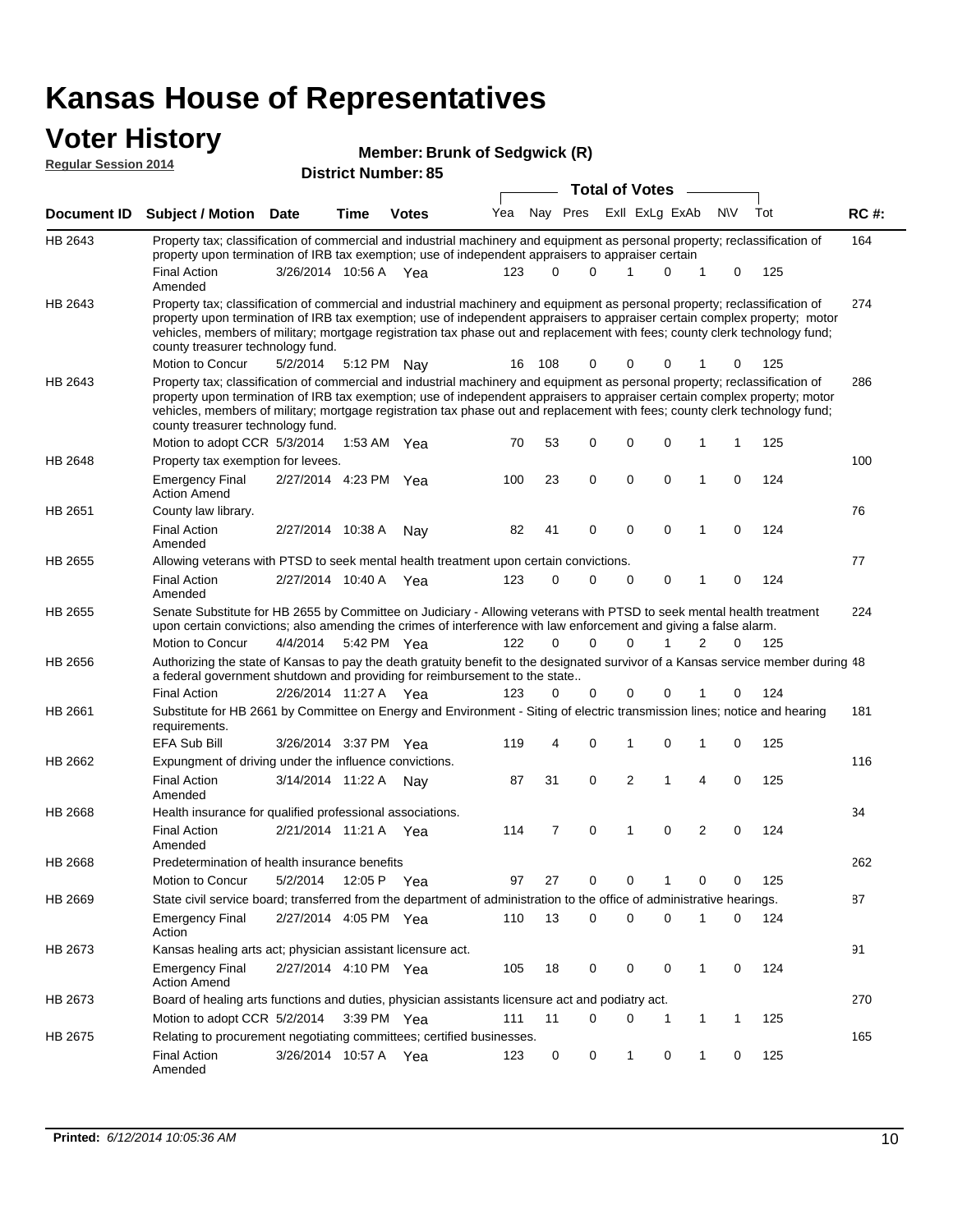#### **Voter History Regular Session 2014**

**Member: Brunk of Sedgwick (R)** 

| <b>Total of Votes</b><br>Nay Pres ExII ExLg ExAb<br>Yea<br>N\V<br>Tot<br><b>RC#:</b><br><b>Subject / Motion Date</b><br><b>Time</b><br><b>Votes</b><br>132<br>Substitute for HB2681 by Committee on Veterans, Military, and Homeland Security--Abolishing the Kansas commission on<br>veterans affairs; creating the Kansas commission on veterans affairs office within the executive branch of government.<br>Final Action Sub Bill 3/20/2014 11:18 A Yea<br>123<br>$\Omega$<br>0<br>125<br>0<br>1<br>1<br>0<br>HB 2681<br>Substitute for HB2681 by Committee on Veterans, Military, and Homeland Security - Abolishing the Kansas commission on<br>219<br>veterans affairs; creating the Kansas commission on veterans affairs office within the executive branch of government.<br>Motion to Concur<br>4/4/2014<br>11:41 A<br>122<br>0<br>$\Omega$<br>1<br>1<br>0<br>125<br>1<br>Yea<br>Allocating moneys from driver's license fees to the judicial branch nonjudicial salary adjustment fund.<br>78<br>HB 2684<br>124<br><b>Final Action</b><br>2/27/2014 10:41 A<br>30<br>$\Omega$<br>0<br>0<br>1<br>0<br>93<br>Nav<br>59<br>HB 2687<br>Unclaimed property act and hearings.<br>$\mathbf 0$<br>0<br><b>Final Action</b><br>2/26/2014 11:44 A<br>119<br>4<br>0<br>0<br>124<br>Yea<br>1<br><b>HB 2687</b><br>Unclaimed property act and hearings.<br>251<br>0<br>$\mathbf 0$<br>0<br>125<br>Motion to Concur<br>5/1/2014<br>1:56 PM Yea<br>125<br>0<br>0<br>0<br>231<br><b>HB 2689</b><br>Amending which convictions are counted for driving while license canceled, suspended or revoked.<br><b>Final Action</b><br>4/5/2014<br>10:23 A<br>121<br>0<br>0<br>0<br>0<br>4<br>0<br>125<br>Yea<br>Amended<br>Providing for testing by community colleges for commercial driver's licenses and allowing temporary commercial driver's<br>HB 2693<br>104<br>license holders the ability to drive class A commercial vehicles.<br>2/27/2014 4:28 PM Yea<br>123<br>0<br>0<br>0<br>0<br>0<br>124<br><b>Emergency Final</b><br>1<br><b>Action Amend</b><br>Senate Substitute for HB 2693 by Committee on Transportation - Providing for testing by community colleges for commercial<br>HB 2693<br>255<br>driver's licenses; entities serving as driver's licenses examiners.<br>Motion to adopt CCR 5/1/2014<br>0<br>0<br>125<br>4:42 PM Yea<br>125<br>0<br>0<br>0<br>0<br>HB 2715<br>98<br>Farm machinery and equipment annual highway permits, commercial drivers' license.<br>2/27/2014 4:21 PM Yea<br>123<br>0<br>$\Omega$<br>0<br>0<br>124<br><b>Emergency Final</b><br>0<br>1<br><b>Action Amend</b><br>175<br>HB 2717<br>Registration of operators of assisted living, residential health care, home plus or adult day care facilities.<br>3/26/2014 3:29 PM Yea<br>114<br>9<br>$\Omega$<br>0<br>125<br><b>Emergency Final</b><br>1<br>0<br><b>Action Amend</b><br>HB 2721<br>Substitute for Substitute for HB 2721 by Committee on Commerce, Labor and Economic Development †Enacting the<br>117<br>business entity standard treatment act.<br>Final Action Sub Bill 3/14/2014 11:23 A Yea<br>118<br>0<br>0<br>2<br>0<br>125<br>1<br>4<br>HB 2721<br>Substitute for Substitute for HB 2721 by Committee on Commerce, Labor and Economic Development - Enacting the business 273<br>entity standard treatment act.<br>Motion to Concur<br>5/2/2014<br>122<br>0<br>0<br>125<br>3:59 PM Yea<br>0<br>1<br>1<br>1<br><b>HB 2724</b><br>99<br>Uniform commercial driver's license act; definition of tank vehicle.<br>2/27/2014 4:22 PM Yea<br>0<br>0<br>0<br>124<br><b>Emergency Final</b><br>122<br>1<br>1<br>0<br>Action<br>HB 2727<br>Expiration of license plates and placards for individuals with disability.<br>88<br><b>Emergency Final</b><br>2/27/2014 4:06 PM Yea<br>123<br>0<br>0<br>124<br>0<br>0<br>1<br>0<br>Action<br>89<br>Permits for the operation of salvage vehicles no longer required to be prepared in triplicate.<br>2/27/2014 4:07 PM Yea<br>122<br>$\Omega$<br>0<br>0<br>124<br><b>Emergency Final</b><br>1<br>0<br>1<br>Action<br>192<br>HB 2728<br>Permits for the operation of salvage vehicles no longer required to be prepared in triplicate.<br>Motion to Concur<br>3/31/2014 11:43 A Yea<br>122<br>0<br>0<br>0<br>2<br>0<br>125<br>1<br>Sales tax authority for Rooks county for constructing or remodeling a jail facility.<br>232<br>HB 2732<br><b>Final Action</b><br>4/5/2014<br>10:24 A Yea<br>0<br>0<br>0<br>125<br>121<br>0<br>0<br>4<br>Insurance; coverage for autism spectrum disorder.<br>137<br>HB 2744<br><b>Final Action</b><br>3/21/2014 10:14 A Yea<br>114<br>3<br>0<br>0<br>1<br>6<br>$\mathbf{1}$<br>125<br>Amended<br>166<br>HB 2745<br>Tax lien on property voluntarily transferred.<br><b>Final Action</b><br>3/26/2014 10:58 A<br>0<br>0<br>125<br>123<br>$\mathbf{1}$<br>0<br>1<br>0<br>Yea<br>Printed: 6/12/2014 10:05:37 AM<br>11 | noguidi ocoololi 4014 |  | <b>District Number: 85</b> |  |  |  |  |  |
|-----------------------------------------------------------------------------------------------------------------------------------------------------------------------------------------------------------------------------------------------------------------------------------------------------------------------------------------------------------------------------------------------------------------------------------------------------------------------------------------------------------------------------------------------------------------------------------------------------------------------------------------------------------------------------------------------------------------------------------------------------------------------------------------------------------------------------------------------------------------------------------------------------------------------------------------------------------------------------------------------------------------------------------------------------------------------------------------------------------------------------------------------------------------------------------------------------------------------------------------------------------------------------------------------------------------------------------------------------------------------------------------------------------------------------------------------------------------------------------------------------------------------------------------------------------------------------------------------------------------------------------------------------------------------------------------------------------------------------------------------------------------------------------------------------------------------------------------------------------------------------------------------------------------------------------------------------------------------------------------------------------------------------------------------------------------------------------------------------------------------------------------------------------------------------------------------------------------------------------------------------------------------------------------------------------------------------------------------------------------------------------------------------------------------------------------------------------------------------------------------------------------------------------------------------------------------------------------------------------------------------------------------------------------------------------------------------------------------------------------------------------------------------------------------------------------------------------------------------------------------------------------------------------------------------------------------------------------------------------------------------------------------------------------------------------------------------------------------------------------------------------------------------------------------------------------------------------------------------------------------------------------------------------------------------------------------------------------------------------------------------------------------------------------------------------------------------------------------------------------------------------------------------------------------------------------------------------------------------------------------------------------------------------------------------------------------------------------------------------------------------------------------------------------------------------------------------------------------------------------------------------------------------------------------------------------------------------------------------------------------------------------------------------------------------------------------------------------------------------------------------------------------------------------------------------------------------------------------------------------------------------------------------------------------------------------------------------------------------------------------------------------------------------------------------------------------------------------------------------------------------------------------------------------------------------------------------------------------------------------------------------------------------------------------------------------------------------------------------------------------------------------------------------------------------------------------------------------------------------------------------------------------|-----------------------|--|----------------------------|--|--|--|--|--|
|                                                                                                                                                                                                                                                                                                                                                                                                                                                                                                                                                                                                                                                                                                                                                                                                                                                                                                                                                                                                                                                                                                                                                                                                                                                                                                                                                                                                                                                                                                                                                                                                                                                                                                                                                                                                                                                                                                                                                                                                                                                                                                                                                                                                                                                                                                                                                                                                                                                                                                                                                                                                                                                                                                                                                                                                                                                                                                                                                                                                                                                                                                                                                                                                                                                                                                                                                                                                                                                                                                                                                                                                                                                                                                                                                                                                                                                                                                                                                                                                                                                                                                                                                                                                                                                                                                                                                                                                                                                                                                                                                                                                                                                                                                                                                                                                                                                                                               |                       |  |                            |  |  |  |  |  |
|                                                                                                                                                                                                                                                                                                                                                                                                                                                                                                                                                                                                                                                                                                                                                                                                                                                                                                                                                                                                                                                                                                                                                                                                                                                                                                                                                                                                                                                                                                                                                                                                                                                                                                                                                                                                                                                                                                                                                                                                                                                                                                                                                                                                                                                                                                                                                                                                                                                                                                                                                                                                                                                                                                                                                                                                                                                                                                                                                                                                                                                                                                                                                                                                                                                                                                                                                                                                                                                                                                                                                                                                                                                                                                                                                                                                                                                                                                                                                                                                                                                                                                                                                                                                                                                                                                                                                                                                                                                                                                                                                                                                                                                                                                                                                                                                                                                                                               | <b>Document ID</b>    |  |                            |  |  |  |  |  |
|                                                                                                                                                                                                                                                                                                                                                                                                                                                                                                                                                                                                                                                                                                                                                                                                                                                                                                                                                                                                                                                                                                                                                                                                                                                                                                                                                                                                                                                                                                                                                                                                                                                                                                                                                                                                                                                                                                                                                                                                                                                                                                                                                                                                                                                                                                                                                                                                                                                                                                                                                                                                                                                                                                                                                                                                                                                                                                                                                                                                                                                                                                                                                                                                                                                                                                                                                                                                                                                                                                                                                                                                                                                                                                                                                                                                                                                                                                                                                                                                                                                                                                                                                                                                                                                                                                                                                                                                                                                                                                                                                                                                                                                                                                                                                                                                                                                                                               | HB 2681               |  |                            |  |  |  |  |  |
|                                                                                                                                                                                                                                                                                                                                                                                                                                                                                                                                                                                                                                                                                                                                                                                                                                                                                                                                                                                                                                                                                                                                                                                                                                                                                                                                                                                                                                                                                                                                                                                                                                                                                                                                                                                                                                                                                                                                                                                                                                                                                                                                                                                                                                                                                                                                                                                                                                                                                                                                                                                                                                                                                                                                                                                                                                                                                                                                                                                                                                                                                                                                                                                                                                                                                                                                                                                                                                                                                                                                                                                                                                                                                                                                                                                                                                                                                                                                                                                                                                                                                                                                                                                                                                                                                                                                                                                                                                                                                                                                                                                                                                                                                                                                                                                                                                                                                               |                       |  |                            |  |  |  |  |  |
|                                                                                                                                                                                                                                                                                                                                                                                                                                                                                                                                                                                                                                                                                                                                                                                                                                                                                                                                                                                                                                                                                                                                                                                                                                                                                                                                                                                                                                                                                                                                                                                                                                                                                                                                                                                                                                                                                                                                                                                                                                                                                                                                                                                                                                                                                                                                                                                                                                                                                                                                                                                                                                                                                                                                                                                                                                                                                                                                                                                                                                                                                                                                                                                                                                                                                                                                                                                                                                                                                                                                                                                                                                                                                                                                                                                                                                                                                                                                                                                                                                                                                                                                                                                                                                                                                                                                                                                                                                                                                                                                                                                                                                                                                                                                                                                                                                                                                               |                       |  |                            |  |  |  |  |  |
|                                                                                                                                                                                                                                                                                                                                                                                                                                                                                                                                                                                                                                                                                                                                                                                                                                                                                                                                                                                                                                                                                                                                                                                                                                                                                                                                                                                                                                                                                                                                                                                                                                                                                                                                                                                                                                                                                                                                                                                                                                                                                                                                                                                                                                                                                                                                                                                                                                                                                                                                                                                                                                                                                                                                                                                                                                                                                                                                                                                                                                                                                                                                                                                                                                                                                                                                                                                                                                                                                                                                                                                                                                                                                                                                                                                                                                                                                                                                                                                                                                                                                                                                                                                                                                                                                                                                                                                                                                                                                                                                                                                                                                                                                                                                                                                                                                                                                               |                       |  |                            |  |  |  |  |  |
|                                                                                                                                                                                                                                                                                                                                                                                                                                                                                                                                                                                                                                                                                                                                                                                                                                                                                                                                                                                                                                                                                                                                                                                                                                                                                                                                                                                                                                                                                                                                                                                                                                                                                                                                                                                                                                                                                                                                                                                                                                                                                                                                                                                                                                                                                                                                                                                                                                                                                                                                                                                                                                                                                                                                                                                                                                                                                                                                                                                                                                                                                                                                                                                                                                                                                                                                                                                                                                                                                                                                                                                                                                                                                                                                                                                                                                                                                                                                                                                                                                                                                                                                                                                                                                                                                                                                                                                                                                                                                                                                                                                                                                                                                                                                                                                                                                                                                               |                       |  |                            |  |  |  |  |  |
|                                                                                                                                                                                                                                                                                                                                                                                                                                                                                                                                                                                                                                                                                                                                                                                                                                                                                                                                                                                                                                                                                                                                                                                                                                                                                                                                                                                                                                                                                                                                                                                                                                                                                                                                                                                                                                                                                                                                                                                                                                                                                                                                                                                                                                                                                                                                                                                                                                                                                                                                                                                                                                                                                                                                                                                                                                                                                                                                                                                                                                                                                                                                                                                                                                                                                                                                                                                                                                                                                                                                                                                                                                                                                                                                                                                                                                                                                                                                                                                                                                                                                                                                                                                                                                                                                                                                                                                                                                                                                                                                                                                                                                                                                                                                                                                                                                                                                               |                       |  |                            |  |  |  |  |  |
|                                                                                                                                                                                                                                                                                                                                                                                                                                                                                                                                                                                                                                                                                                                                                                                                                                                                                                                                                                                                                                                                                                                                                                                                                                                                                                                                                                                                                                                                                                                                                                                                                                                                                                                                                                                                                                                                                                                                                                                                                                                                                                                                                                                                                                                                                                                                                                                                                                                                                                                                                                                                                                                                                                                                                                                                                                                                                                                                                                                                                                                                                                                                                                                                                                                                                                                                                                                                                                                                                                                                                                                                                                                                                                                                                                                                                                                                                                                                                                                                                                                                                                                                                                                                                                                                                                                                                                                                                                                                                                                                                                                                                                                                                                                                                                                                                                                                                               |                       |  |                            |  |  |  |  |  |
|                                                                                                                                                                                                                                                                                                                                                                                                                                                                                                                                                                                                                                                                                                                                                                                                                                                                                                                                                                                                                                                                                                                                                                                                                                                                                                                                                                                                                                                                                                                                                                                                                                                                                                                                                                                                                                                                                                                                                                                                                                                                                                                                                                                                                                                                                                                                                                                                                                                                                                                                                                                                                                                                                                                                                                                                                                                                                                                                                                                                                                                                                                                                                                                                                                                                                                                                                                                                                                                                                                                                                                                                                                                                                                                                                                                                                                                                                                                                                                                                                                                                                                                                                                                                                                                                                                                                                                                                                                                                                                                                                                                                                                                                                                                                                                                                                                                                                               |                       |  |                            |  |  |  |  |  |
|                                                                                                                                                                                                                                                                                                                                                                                                                                                                                                                                                                                                                                                                                                                                                                                                                                                                                                                                                                                                                                                                                                                                                                                                                                                                                                                                                                                                                                                                                                                                                                                                                                                                                                                                                                                                                                                                                                                                                                                                                                                                                                                                                                                                                                                                                                                                                                                                                                                                                                                                                                                                                                                                                                                                                                                                                                                                                                                                                                                                                                                                                                                                                                                                                                                                                                                                                                                                                                                                                                                                                                                                                                                                                                                                                                                                                                                                                                                                                                                                                                                                                                                                                                                                                                                                                                                                                                                                                                                                                                                                                                                                                                                                                                                                                                                                                                                                                               |                       |  |                            |  |  |  |  |  |
|                                                                                                                                                                                                                                                                                                                                                                                                                                                                                                                                                                                                                                                                                                                                                                                                                                                                                                                                                                                                                                                                                                                                                                                                                                                                                                                                                                                                                                                                                                                                                                                                                                                                                                                                                                                                                                                                                                                                                                                                                                                                                                                                                                                                                                                                                                                                                                                                                                                                                                                                                                                                                                                                                                                                                                                                                                                                                                                                                                                                                                                                                                                                                                                                                                                                                                                                                                                                                                                                                                                                                                                                                                                                                                                                                                                                                                                                                                                                                                                                                                                                                                                                                                                                                                                                                                                                                                                                                                                                                                                                                                                                                                                                                                                                                                                                                                                                                               |                       |  |                            |  |  |  |  |  |
|                                                                                                                                                                                                                                                                                                                                                                                                                                                                                                                                                                                                                                                                                                                                                                                                                                                                                                                                                                                                                                                                                                                                                                                                                                                                                                                                                                                                                                                                                                                                                                                                                                                                                                                                                                                                                                                                                                                                                                                                                                                                                                                                                                                                                                                                                                                                                                                                                                                                                                                                                                                                                                                                                                                                                                                                                                                                                                                                                                                                                                                                                                                                                                                                                                                                                                                                                                                                                                                                                                                                                                                                                                                                                                                                                                                                                                                                                                                                                                                                                                                                                                                                                                                                                                                                                                                                                                                                                                                                                                                                                                                                                                                                                                                                                                                                                                                                                               |                       |  |                            |  |  |  |  |  |
|                                                                                                                                                                                                                                                                                                                                                                                                                                                                                                                                                                                                                                                                                                                                                                                                                                                                                                                                                                                                                                                                                                                                                                                                                                                                                                                                                                                                                                                                                                                                                                                                                                                                                                                                                                                                                                                                                                                                                                                                                                                                                                                                                                                                                                                                                                                                                                                                                                                                                                                                                                                                                                                                                                                                                                                                                                                                                                                                                                                                                                                                                                                                                                                                                                                                                                                                                                                                                                                                                                                                                                                                                                                                                                                                                                                                                                                                                                                                                                                                                                                                                                                                                                                                                                                                                                                                                                                                                                                                                                                                                                                                                                                                                                                                                                                                                                                                                               |                       |  |                            |  |  |  |  |  |
|                                                                                                                                                                                                                                                                                                                                                                                                                                                                                                                                                                                                                                                                                                                                                                                                                                                                                                                                                                                                                                                                                                                                                                                                                                                                                                                                                                                                                                                                                                                                                                                                                                                                                                                                                                                                                                                                                                                                                                                                                                                                                                                                                                                                                                                                                                                                                                                                                                                                                                                                                                                                                                                                                                                                                                                                                                                                                                                                                                                                                                                                                                                                                                                                                                                                                                                                                                                                                                                                                                                                                                                                                                                                                                                                                                                                                                                                                                                                                                                                                                                                                                                                                                                                                                                                                                                                                                                                                                                                                                                                                                                                                                                                                                                                                                                                                                                                                               |                       |  |                            |  |  |  |  |  |
|                                                                                                                                                                                                                                                                                                                                                                                                                                                                                                                                                                                                                                                                                                                                                                                                                                                                                                                                                                                                                                                                                                                                                                                                                                                                                                                                                                                                                                                                                                                                                                                                                                                                                                                                                                                                                                                                                                                                                                                                                                                                                                                                                                                                                                                                                                                                                                                                                                                                                                                                                                                                                                                                                                                                                                                                                                                                                                                                                                                                                                                                                                                                                                                                                                                                                                                                                                                                                                                                                                                                                                                                                                                                                                                                                                                                                                                                                                                                                                                                                                                                                                                                                                                                                                                                                                                                                                                                                                                                                                                                                                                                                                                                                                                                                                                                                                                                                               |                       |  |                            |  |  |  |  |  |
|                                                                                                                                                                                                                                                                                                                                                                                                                                                                                                                                                                                                                                                                                                                                                                                                                                                                                                                                                                                                                                                                                                                                                                                                                                                                                                                                                                                                                                                                                                                                                                                                                                                                                                                                                                                                                                                                                                                                                                                                                                                                                                                                                                                                                                                                                                                                                                                                                                                                                                                                                                                                                                                                                                                                                                                                                                                                                                                                                                                                                                                                                                                                                                                                                                                                                                                                                                                                                                                                                                                                                                                                                                                                                                                                                                                                                                                                                                                                                                                                                                                                                                                                                                                                                                                                                                                                                                                                                                                                                                                                                                                                                                                                                                                                                                                                                                                                                               |                       |  |                            |  |  |  |  |  |
|                                                                                                                                                                                                                                                                                                                                                                                                                                                                                                                                                                                                                                                                                                                                                                                                                                                                                                                                                                                                                                                                                                                                                                                                                                                                                                                                                                                                                                                                                                                                                                                                                                                                                                                                                                                                                                                                                                                                                                                                                                                                                                                                                                                                                                                                                                                                                                                                                                                                                                                                                                                                                                                                                                                                                                                                                                                                                                                                                                                                                                                                                                                                                                                                                                                                                                                                                                                                                                                                                                                                                                                                                                                                                                                                                                                                                                                                                                                                                                                                                                                                                                                                                                                                                                                                                                                                                                                                                                                                                                                                                                                                                                                                                                                                                                                                                                                                                               |                       |  |                            |  |  |  |  |  |
|                                                                                                                                                                                                                                                                                                                                                                                                                                                                                                                                                                                                                                                                                                                                                                                                                                                                                                                                                                                                                                                                                                                                                                                                                                                                                                                                                                                                                                                                                                                                                                                                                                                                                                                                                                                                                                                                                                                                                                                                                                                                                                                                                                                                                                                                                                                                                                                                                                                                                                                                                                                                                                                                                                                                                                                                                                                                                                                                                                                                                                                                                                                                                                                                                                                                                                                                                                                                                                                                                                                                                                                                                                                                                                                                                                                                                                                                                                                                                                                                                                                                                                                                                                                                                                                                                                                                                                                                                                                                                                                                                                                                                                                                                                                                                                                                                                                                                               |                       |  |                            |  |  |  |  |  |
|                                                                                                                                                                                                                                                                                                                                                                                                                                                                                                                                                                                                                                                                                                                                                                                                                                                                                                                                                                                                                                                                                                                                                                                                                                                                                                                                                                                                                                                                                                                                                                                                                                                                                                                                                                                                                                                                                                                                                                                                                                                                                                                                                                                                                                                                                                                                                                                                                                                                                                                                                                                                                                                                                                                                                                                                                                                                                                                                                                                                                                                                                                                                                                                                                                                                                                                                                                                                                                                                                                                                                                                                                                                                                                                                                                                                                                                                                                                                                                                                                                                                                                                                                                                                                                                                                                                                                                                                                                                                                                                                                                                                                                                                                                                                                                                                                                                                                               |                       |  |                            |  |  |  |  |  |
|                                                                                                                                                                                                                                                                                                                                                                                                                                                                                                                                                                                                                                                                                                                                                                                                                                                                                                                                                                                                                                                                                                                                                                                                                                                                                                                                                                                                                                                                                                                                                                                                                                                                                                                                                                                                                                                                                                                                                                                                                                                                                                                                                                                                                                                                                                                                                                                                                                                                                                                                                                                                                                                                                                                                                                                                                                                                                                                                                                                                                                                                                                                                                                                                                                                                                                                                                                                                                                                                                                                                                                                                                                                                                                                                                                                                                                                                                                                                                                                                                                                                                                                                                                                                                                                                                                                                                                                                                                                                                                                                                                                                                                                                                                                                                                                                                                                                                               |                       |  |                            |  |  |  |  |  |
|                                                                                                                                                                                                                                                                                                                                                                                                                                                                                                                                                                                                                                                                                                                                                                                                                                                                                                                                                                                                                                                                                                                                                                                                                                                                                                                                                                                                                                                                                                                                                                                                                                                                                                                                                                                                                                                                                                                                                                                                                                                                                                                                                                                                                                                                                                                                                                                                                                                                                                                                                                                                                                                                                                                                                                                                                                                                                                                                                                                                                                                                                                                                                                                                                                                                                                                                                                                                                                                                                                                                                                                                                                                                                                                                                                                                                                                                                                                                                                                                                                                                                                                                                                                                                                                                                                                                                                                                                                                                                                                                                                                                                                                                                                                                                                                                                                                                                               |                       |  |                            |  |  |  |  |  |
|                                                                                                                                                                                                                                                                                                                                                                                                                                                                                                                                                                                                                                                                                                                                                                                                                                                                                                                                                                                                                                                                                                                                                                                                                                                                                                                                                                                                                                                                                                                                                                                                                                                                                                                                                                                                                                                                                                                                                                                                                                                                                                                                                                                                                                                                                                                                                                                                                                                                                                                                                                                                                                                                                                                                                                                                                                                                                                                                                                                                                                                                                                                                                                                                                                                                                                                                                                                                                                                                                                                                                                                                                                                                                                                                                                                                                                                                                                                                                                                                                                                                                                                                                                                                                                                                                                                                                                                                                                                                                                                                                                                                                                                                                                                                                                                                                                                                                               |                       |  |                            |  |  |  |  |  |
|                                                                                                                                                                                                                                                                                                                                                                                                                                                                                                                                                                                                                                                                                                                                                                                                                                                                                                                                                                                                                                                                                                                                                                                                                                                                                                                                                                                                                                                                                                                                                                                                                                                                                                                                                                                                                                                                                                                                                                                                                                                                                                                                                                                                                                                                                                                                                                                                                                                                                                                                                                                                                                                                                                                                                                                                                                                                                                                                                                                                                                                                                                                                                                                                                                                                                                                                                                                                                                                                                                                                                                                                                                                                                                                                                                                                                                                                                                                                                                                                                                                                                                                                                                                                                                                                                                                                                                                                                                                                                                                                                                                                                                                                                                                                                                                                                                                                                               |                       |  |                            |  |  |  |  |  |
|                                                                                                                                                                                                                                                                                                                                                                                                                                                                                                                                                                                                                                                                                                                                                                                                                                                                                                                                                                                                                                                                                                                                                                                                                                                                                                                                                                                                                                                                                                                                                                                                                                                                                                                                                                                                                                                                                                                                                                                                                                                                                                                                                                                                                                                                                                                                                                                                                                                                                                                                                                                                                                                                                                                                                                                                                                                                                                                                                                                                                                                                                                                                                                                                                                                                                                                                                                                                                                                                                                                                                                                                                                                                                                                                                                                                                                                                                                                                                                                                                                                                                                                                                                                                                                                                                                                                                                                                                                                                                                                                                                                                                                                                                                                                                                                                                                                                                               |                       |  |                            |  |  |  |  |  |
|                                                                                                                                                                                                                                                                                                                                                                                                                                                                                                                                                                                                                                                                                                                                                                                                                                                                                                                                                                                                                                                                                                                                                                                                                                                                                                                                                                                                                                                                                                                                                                                                                                                                                                                                                                                                                                                                                                                                                                                                                                                                                                                                                                                                                                                                                                                                                                                                                                                                                                                                                                                                                                                                                                                                                                                                                                                                                                                                                                                                                                                                                                                                                                                                                                                                                                                                                                                                                                                                                                                                                                                                                                                                                                                                                                                                                                                                                                                                                                                                                                                                                                                                                                                                                                                                                                                                                                                                                                                                                                                                                                                                                                                                                                                                                                                                                                                                                               |                       |  |                            |  |  |  |  |  |
|                                                                                                                                                                                                                                                                                                                                                                                                                                                                                                                                                                                                                                                                                                                                                                                                                                                                                                                                                                                                                                                                                                                                                                                                                                                                                                                                                                                                                                                                                                                                                                                                                                                                                                                                                                                                                                                                                                                                                                                                                                                                                                                                                                                                                                                                                                                                                                                                                                                                                                                                                                                                                                                                                                                                                                                                                                                                                                                                                                                                                                                                                                                                                                                                                                                                                                                                                                                                                                                                                                                                                                                                                                                                                                                                                                                                                                                                                                                                                                                                                                                                                                                                                                                                                                                                                                                                                                                                                                                                                                                                                                                                                                                                                                                                                                                                                                                                                               |                       |  |                            |  |  |  |  |  |
|                                                                                                                                                                                                                                                                                                                                                                                                                                                                                                                                                                                                                                                                                                                                                                                                                                                                                                                                                                                                                                                                                                                                                                                                                                                                                                                                                                                                                                                                                                                                                                                                                                                                                                                                                                                                                                                                                                                                                                                                                                                                                                                                                                                                                                                                                                                                                                                                                                                                                                                                                                                                                                                                                                                                                                                                                                                                                                                                                                                                                                                                                                                                                                                                                                                                                                                                                                                                                                                                                                                                                                                                                                                                                                                                                                                                                                                                                                                                                                                                                                                                                                                                                                                                                                                                                                                                                                                                                                                                                                                                                                                                                                                                                                                                                                                                                                                                                               | HB 2728               |  |                            |  |  |  |  |  |
|                                                                                                                                                                                                                                                                                                                                                                                                                                                                                                                                                                                                                                                                                                                                                                                                                                                                                                                                                                                                                                                                                                                                                                                                                                                                                                                                                                                                                                                                                                                                                                                                                                                                                                                                                                                                                                                                                                                                                                                                                                                                                                                                                                                                                                                                                                                                                                                                                                                                                                                                                                                                                                                                                                                                                                                                                                                                                                                                                                                                                                                                                                                                                                                                                                                                                                                                                                                                                                                                                                                                                                                                                                                                                                                                                                                                                                                                                                                                                                                                                                                                                                                                                                                                                                                                                                                                                                                                                                                                                                                                                                                                                                                                                                                                                                                                                                                                                               |                       |  |                            |  |  |  |  |  |
|                                                                                                                                                                                                                                                                                                                                                                                                                                                                                                                                                                                                                                                                                                                                                                                                                                                                                                                                                                                                                                                                                                                                                                                                                                                                                                                                                                                                                                                                                                                                                                                                                                                                                                                                                                                                                                                                                                                                                                                                                                                                                                                                                                                                                                                                                                                                                                                                                                                                                                                                                                                                                                                                                                                                                                                                                                                                                                                                                                                                                                                                                                                                                                                                                                                                                                                                                                                                                                                                                                                                                                                                                                                                                                                                                                                                                                                                                                                                                                                                                                                                                                                                                                                                                                                                                                                                                                                                                                                                                                                                                                                                                                                                                                                                                                                                                                                                                               |                       |  |                            |  |  |  |  |  |
|                                                                                                                                                                                                                                                                                                                                                                                                                                                                                                                                                                                                                                                                                                                                                                                                                                                                                                                                                                                                                                                                                                                                                                                                                                                                                                                                                                                                                                                                                                                                                                                                                                                                                                                                                                                                                                                                                                                                                                                                                                                                                                                                                                                                                                                                                                                                                                                                                                                                                                                                                                                                                                                                                                                                                                                                                                                                                                                                                                                                                                                                                                                                                                                                                                                                                                                                                                                                                                                                                                                                                                                                                                                                                                                                                                                                                                                                                                                                                                                                                                                                                                                                                                                                                                                                                                                                                                                                                                                                                                                                                                                                                                                                                                                                                                                                                                                                                               |                       |  |                            |  |  |  |  |  |
|                                                                                                                                                                                                                                                                                                                                                                                                                                                                                                                                                                                                                                                                                                                                                                                                                                                                                                                                                                                                                                                                                                                                                                                                                                                                                                                                                                                                                                                                                                                                                                                                                                                                                                                                                                                                                                                                                                                                                                                                                                                                                                                                                                                                                                                                                                                                                                                                                                                                                                                                                                                                                                                                                                                                                                                                                                                                                                                                                                                                                                                                                                                                                                                                                                                                                                                                                                                                                                                                                                                                                                                                                                                                                                                                                                                                                                                                                                                                                                                                                                                                                                                                                                                                                                                                                                                                                                                                                                                                                                                                                                                                                                                                                                                                                                                                                                                                                               |                       |  |                            |  |  |  |  |  |
|                                                                                                                                                                                                                                                                                                                                                                                                                                                                                                                                                                                                                                                                                                                                                                                                                                                                                                                                                                                                                                                                                                                                                                                                                                                                                                                                                                                                                                                                                                                                                                                                                                                                                                                                                                                                                                                                                                                                                                                                                                                                                                                                                                                                                                                                                                                                                                                                                                                                                                                                                                                                                                                                                                                                                                                                                                                                                                                                                                                                                                                                                                                                                                                                                                                                                                                                                                                                                                                                                                                                                                                                                                                                                                                                                                                                                                                                                                                                                                                                                                                                                                                                                                                                                                                                                                                                                                                                                                                                                                                                                                                                                                                                                                                                                                                                                                                                                               |                       |  |                            |  |  |  |  |  |
|                                                                                                                                                                                                                                                                                                                                                                                                                                                                                                                                                                                                                                                                                                                                                                                                                                                                                                                                                                                                                                                                                                                                                                                                                                                                                                                                                                                                                                                                                                                                                                                                                                                                                                                                                                                                                                                                                                                                                                                                                                                                                                                                                                                                                                                                                                                                                                                                                                                                                                                                                                                                                                                                                                                                                                                                                                                                                                                                                                                                                                                                                                                                                                                                                                                                                                                                                                                                                                                                                                                                                                                                                                                                                                                                                                                                                                                                                                                                                                                                                                                                                                                                                                                                                                                                                                                                                                                                                                                                                                                                                                                                                                                                                                                                                                                                                                                                                               |                       |  |                            |  |  |  |  |  |
|                                                                                                                                                                                                                                                                                                                                                                                                                                                                                                                                                                                                                                                                                                                                                                                                                                                                                                                                                                                                                                                                                                                                                                                                                                                                                                                                                                                                                                                                                                                                                                                                                                                                                                                                                                                                                                                                                                                                                                                                                                                                                                                                                                                                                                                                                                                                                                                                                                                                                                                                                                                                                                                                                                                                                                                                                                                                                                                                                                                                                                                                                                                                                                                                                                                                                                                                                                                                                                                                                                                                                                                                                                                                                                                                                                                                                                                                                                                                                                                                                                                                                                                                                                                                                                                                                                                                                                                                                                                                                                                                                                                                                                                                                                                                                                                                                                                                                               |                       |  |                            |  |  |  |  |  |
|                                                                                                                                                                                                                                                                                                                                                                                                                                                                                                                                                                                                                                                                                                                                                                                                                                                                                                                                                                                                                                                                                                                                                                                                                                                                                                                                                                                                                                                                                                                                                                                                                                                                                                                                                                                                                                                                                                                                                                                                                                                                                                                                                                                                                                                                                                                                                                                                                                                                                                                                                                                                                                                                                                                                                                                                                                                                                                                                                                                                                                                                                                                                                                                                                                                                                                                                                                                                                                                                                                                                                                                                                                                                                                                                                                                                                                                                                                                                                                                                                                                                                                                                                                                                                                                                                                                                                                                                                                                                                                                                                                                                                                                                                                                                                                                                                                                                                               |                       |  |                            |  |  |  |  |  |
|                                                                                                                                                                                                                                                                                                                                                                                                                                                                                                                                                                                                                                                                                                                                                                                                                                                                                                                                                                                                                                                                                                                                                                                                                                                                                                                                                                                                                                                                                                                                                                                                                                                                                                                                                                                                                                                                                                                                                                                                                                                                                                                                                                                                                                                                                                                                                                                                                                                                                                                                                                                                                                                                                                                                                                                                                                                                                                                                                                                                                                                                                                                                                                                                                                                                                                                                                                                                                                                                                                                                                                                                                                                                                                                                                                                                                                                                                                                                                                                                                                                                                                                                                                                                                                                                                                                                                                                                                                                                                                                                                                                                                                                                                                                                                                                                                                                                                               |                       |  |                            |  |  |  |  |  |
|                                                                                                                                                                                                                                                                                                                                                                                                                                                                                                                                                                                                                                                                                                                                                                                                                                                                                                                                                                                                                                                                                                                                                                                                                                                                                                                                                                                                                                                                                                                                                                                                                                                                                                                                                                                                                                                                                                                                                                                                                                                                                                                                                                                                                                                                                                                                                                                                                                                                                                                                                                                                                                                                                                                                                                                                                                                                                                                                                                                                                                                                                                                                                                                                                                                                                                                                                                                                                                                                                                                                                                                                                                                                                                                                                                                                                                                                                                                                                                                                                                                                                                                                                                                                                                                                                                                                                                                                                                                                                                                                                                                                                                                                                                                                                                                                                                                                                               |                       |  |                            |  |  |  |  |  |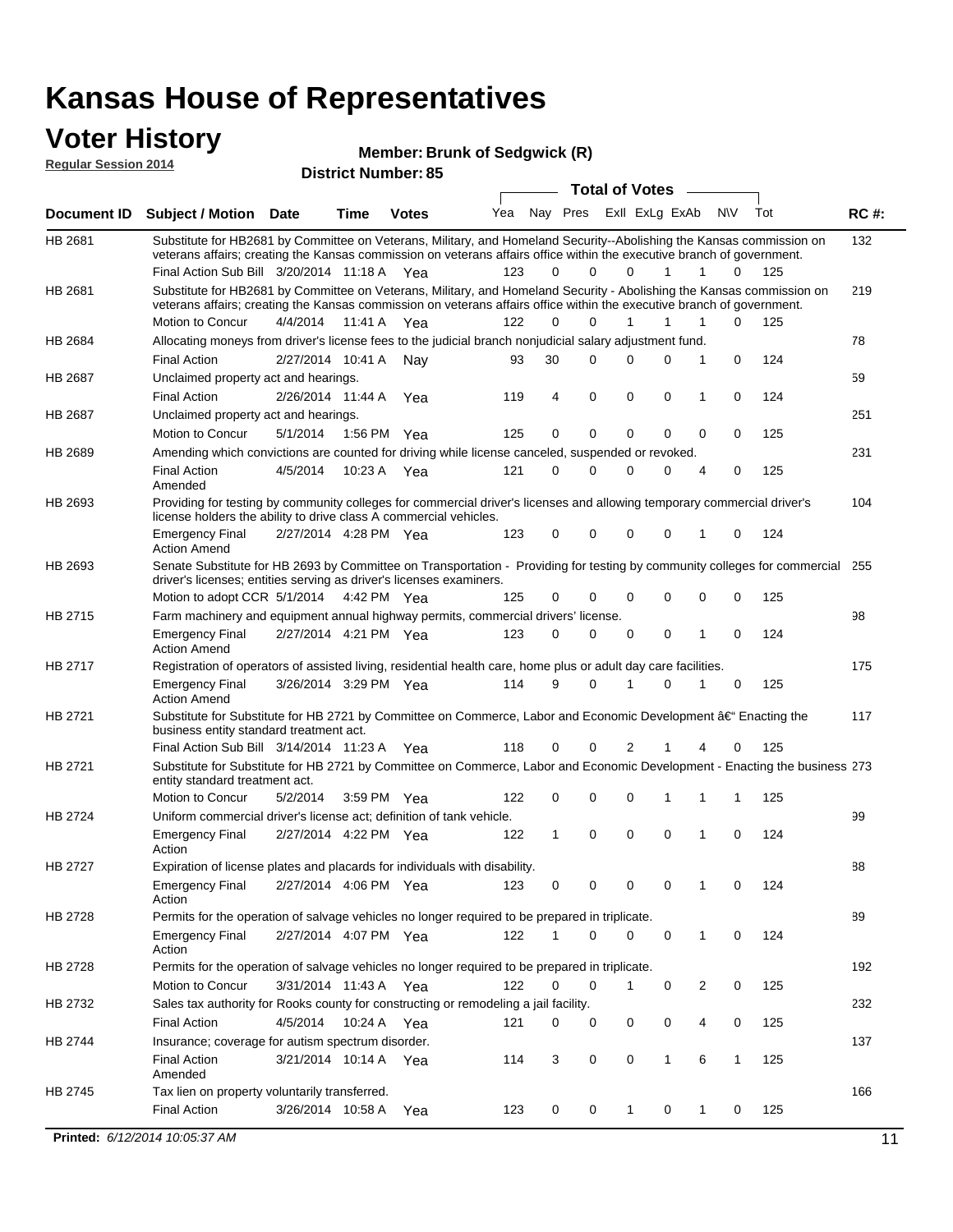## **Voter History**

**Regular Session 2014**

#### **Member: Brunk of Sedgwick (R)**

|                 |                                                                                                                                                                                                                                                      |                       |             |              |     |             |          | <b>Total of Votes</b> |             |           |             |     |             |
|-----------------|------------------------------------------------------------------------------------------------------------------------------------------------------------------------------------------------------------------------------------------------------|-----------------------|-------------|--------------|-----|-------------|----------|-----------------------|-------------|-----------|-------------|-----|-------------|
| Document ID     | <b>Subject / Motion Date</b>                                                                                                                                                                                                                         |                       | Time        | <b>Votes</b> | Yea | Nav Pres    |          | Exll ExLg ExAb        |             | <b>NV</b> |             | Tot | <b>RC#:</b> |
| HB 2755         | Repealing the sunset on the Kansas taxpayer transparency act.                                                                                                                                                                                        |                       |             |              |     |             |          |                       |             |           |             |     | 140         |
|                 | <b>Final Action</b>                                                                                                                                                                                                                                  | 3/24/2014 10:13 A     |             | Yea          | 122 | $\mathbf 0$ | 0        | 0                     | 0           | 3         | 0           | 125 |             |
| HB 2767         | State child death review board.                                                                                                                                                                                                                      |                       |             |              |     |             |          |                       |             |           |             |     | 167         |
|                 | <b>Final Action</b><br>Amended                                                                                                                                                                                                                       | 3/26/2014 10:59 A     |             | Yea          | 123 | 0           | 0        | 1                     | $\mathbf 0$ | 1         | $\mathbf 0$ | 125 |             |
| <b>HCR 5029</b> | Urging the Kansas bureau of investigation to establish a blue alert system for the state of Kansas.                                                                                                                                                  |                       |             |              |     |             |          |                       |             |           |             |     | 95          |
|                 | <b>Emergency Final</b><br><b>Action Amend</b>                                                                                                                                                                                                        | 2/27/2014 4:15 PM Yea |             |              | 121 | 2           | 0        | $\mathbf 0$           | 0           | 1         | 0           | 124 |             |
| <b>HCR 5031</b> | Urging Congress to provide for the prompt payment of disability compensation to U.S. Veterans.                                                                                                                                                       |                       |             |              |     |             |          |                       |             |           |             |     | 125         |
|                 | <b>Final Action</b>                                                                                                                                                                                                                                  | 3/19/2014 11:21 A Yea |             |              | 122 | $\Omega$    | $\Omega$ | 0                     | 1           | 2         | 0           | 125 |             |
| HR 6049         | Resolution encouraging the creation of a Kansas plan for comprehensive treatment of chronic obstruction pulmonary<br>disease.                                                                                                                        |                       |             |              |     |             |          |                       |             |           |             |     | 109         |
|                 | <b>Emergency Final</b><br><b>Action Amend</b>                                                                                                                                                                                                        | 3/6/2014              | 11:24 A     | Yea          | 120 | $\mathbf 0$ | 0        | 2                     | 1           | 2         | $\mathbf 0$ | 125 |             |
| HR 6063         | Urging the President to extend the qualifications for the Women's Army Corps Service Medal.                                                                                                                                                          |                       |             |              |     |             |          |                       |             |           |             |     | 143         |
|                 | <b>Final Action</b>                                                                                                                                                                                                                                  | 3/25/2014 10:11 A Yea |             |              | 123 | 0           | $\Omega$ | 1                     | $\Omega$    | 1         | 0           | 125 |             |
| <b>SB 40</b>    | House Substitute for SB 40 by Committee on Corrections and Juvenile Justice †Secretary of corrections; including juvenile<br>offenders in the prison made goods act; authorizing use of correctional industries funds for payment of                 |                       |             |              |     |             |          |                       |             |           |             |     | 123         |
|                 | Final Action Sub Bill 3/17/2014 11:23 A Yea                                                                                                                                                                                                          |                       |             |              | 123 | 0           | 0        | 0                     | 0           | 2         | 0           | 125 |             |
| <b>SB 54</b>    | Medical assistance recovery program; rules and regulations.                                                                                                                                                                                          |                       |             |              |     |             |          |                       |             |           |             |     | 174         |
|                 | <b>Emergency Final</b><br><b>Action Amend</b>                                                                                                                                                                                                        | 3/26/2014 3:28 PM Yea |             |              | 95  | 28          | 0        | 1                     | 0           | 1         | $\mathbf 0$ | 125 |             |
| <b>SB 54</b>    | Amendments to statutes regulating abortions.                                                                                                                                                                                                         |                       |             |              |     |             |          |                       |             |           |             |     | 214         |
|                 | Motion to Adopt CCR 4/4/2014                                                                                                                                                                                                                         |                       | 9:59 AM Yea |              | 112 | 11          | 0        |                       | 0           | 1         | 0           | 125 |             |
| SB 63           | State use law; purchases by municipalities; committee sunset date and chairperson selection.                                                                                                                                                         |                       |             |              |     |             |          |                       |             |           |             |     | 280         |
|                 | Motion to adopt CCR 5/2/2014                                                                                                                                                                                                                         |                       | 8:52 PM Yea |              | 124 | $\mathbf 0$ | 0        | 0                     | 0           | 1         | 0           | 125 |             |
| SB 99           | Lobbyists defined.                                                                                                                                                                                                                                   |                       |             |              |     |             |          |                       |             |           |             |     | 184         |
|                 | <b>Emergency Final</b><br>Action                                                                                                                                                                                                                     | 3/26/2014 3:41 PM Yea |             |              | 117 | 6           | 0        | 1                     | 0           | 1         | $\mathbf 0$ | 125 |             |
| SB 147          | House Substitute for SB 147 by Committee on Agriculture and Natural Resources †Amending the powers and duties of the 133<br>Kansas department of agriculture division of conservation and the state conservation commission.                         |                       |             |              |     |             |          |                       |             |           |             |     |             |
|                 | Final Action Sub Bill 3/20/2014 11:19 A Yea<br>Amended                                                                                                                                                                                               |                       |             |              | 123 | $\Omega$    | 0        | 0                     | 1           | 1         | 0           | 125 |             |
| <b>SB 218</b>   | House Substitute for SB 218 by Committee on Appropriations-Education; relating to the financing and instruction thereof;<br>making and concerning appropriations for the fiscal years ending June 30, 2014, and June 30, 2015, for certain agencies. |                       |             |              |     |             |          |                       |             |           |             |     | 226         |
|                 | Final Action Sub Bill 4/4/2014<br>Amended                                                                                                                                                                                                            |                       | 6:17 PM Yea |              | 91  | 31          | 0        | $\Omega$              | 1           | 2         | $\Omega$    | 125 |             |
| <b>SB 218</b>   | House Substitute for SB 218 by Committee on Appropriations-Education; relating to the financing and instruction thereof;                                                                                                                             |                       |             |              |     |             |          |                       |             |           |             |     | 237         |
|                 | making and concerning appropriations for the fiscal years ending June 30, 2014, and June 30, 2015, for certain agencies.<br>Sub Motion to Adopt 4/6/2014 12:51 A Yea                                                                                 |                       |             |              | 55  | 67          | 0        | 0                     | 0           | 3         | 0           | 125 |             |
| SB 231          | <b>CCR</b><br>House Substitute for SB 231 †Concerning valuation and appeals; renaming the state court of tax appeals; timing of<br>decisions.                                                                                                        |                       |             |              |     |             |          |                       |             |           |             |     | 134         |
|                 | Final Action Sub Bill 3/20/2014 11:21 A Yea<br>Amended                                                                                                                                                                                               |                       |             |              | 123 | 0           | 0        | 0                     | 1           | 1         | 0           | 125 |             |
| SB 231          | House Substitute for SB 231 - Concerning valuation and appeals; renaming the state court of tax appeals; timing of<br>decisions                                                                                                                      |                       |             |              |     |             |          |                       |             |           |             |     | 281         |
|                 | Motion to Adopt CCR 5/2/2014                                                                                                                                                                                                                         |                       | 8:56 PM Yea |              | 124 | 0           | 0        | 0                     | 0           | 1         | 0           | 125 |             |
| SB 245          | House Substitute for SB 245 by Committee on Appropriations - Appropriations for FY 2014, FY 2015, and FY 2016 for the<br>department of corrections; capital improvement projects.                                                                    |                       |             |              |     |             |          |                       |             |           |             |     | 13          |
|                 | Final Action Sub Bill 2/13/2014 11:34 A Yea<br>Amended                                                                                                                                                                                               |                       |             |              | 79  | 41          | 0        | 3                     | 0           | 1         | 0           | 124 |             |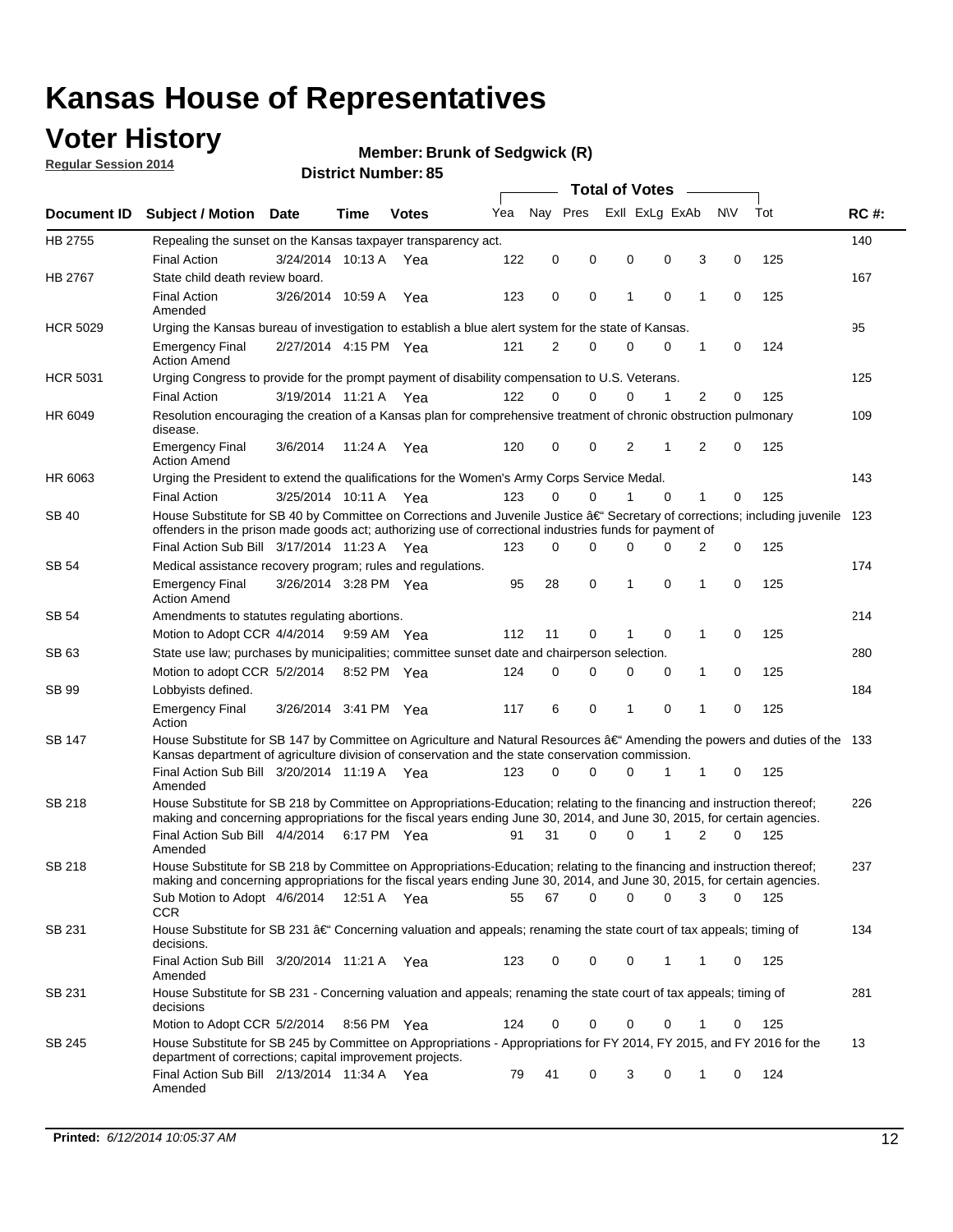### **Voter History**

#### **Member: Brunk of Sedgwick (R)**

**Regular Session 2014**

|               |                                                                                                                                                                                                                                                                                                                                                                                                                                                                                                                                                                                                                                                                                                                                                                                                                   |                       |             | טט ו שעווווטנו שו ווסוש |     |    |             | <b>Total of Votes</b> |                             |                         |             |     |             |
|---------------|-------------------------------------------------------------------------------------------------------------------------------------------------------------------------------------------------------------------------------------------------------------------------------------------------------------------------------------------------------------------------------------------------------------------------------------------------------------------------------------------------------------------------------------------------------------------------------------------------------------------------------------------------------------------------------------------------------------------------------------------------------------------------------------------------------------------|-----------------------|-------------|-------------------------|-----|----|-------------|-----------------------|-----------------------------|-------------------------|-------------|-----|-------------|
| Document ID   | <b>Subject / Motion Date</b>                                                                                                                                                                                                                                                                                                                                                                                                                                                                                                                                                                                                                                                                                                                                                                                      |                       | <b>Time</b> | <b>Votes</b>            |     |    |             |                       | Yea Nay Pres ExII ExLg ExAb |                         | <b>NV</b>   | Tot | <b>RC#:</b> |
| <b>SB 245</b> | House Substitute for SB 245 by Committee on Appropriations - Education funding; relating to mineral production; creating the 258<br>mineral production education fund, crediting 20% of remainder from oil and gas tax into such fund, moneys expended on<br>education; abolishing the oil and gas valuation depletion trust fund; allowing the counties to retain funds already in such<br>county's oil and gas valuation depletion trust fund; concerning school financing sources; proceeds from the tax levied by a<br>school district under authority of K.S.A. 2013 Supp. 72-6431, remitted to the state treasury to the credit of the state school<br>district finance fund not to the district's general fund; making and concerning appropriations for fiscal year 2017.<br>Motion to adopt CCR 5/1/2014 |                       | 5:06 PM Yea |                         | 88  | 37 | $\Omega$    | 0                     | 0                           | 0                       | 0           | 125 |             |
| SB 248        | Victim notification prior to release of certain inmates.                                                                                                                                                                                                                                                                                                                                                                                                                                                                                                                                                                                                                                                                                                                                                          |                       |             |                         |     |    |             |                       |                             |                         |             |     | 119         |
|               | <b>Final Action</b>                                                                                                                                                                                                                                                                                                                                                                                                                                                                                                                                                                                                                                                                                                                                                                                               | 3/17/2014 11:18 A     |             | Yea                     | 122 | 0  | 0           | 0                     | 0                           | 2                       | 1           | 125 |             |
| SB 254        | Medical assistance recovery program; rules and regulations.                                                                                                                                                                                                                                                                                                                                                                                                                                                                                                                                                                                                                                                                                                                                                       |                       |             |                         |     |    |             |                       |                             |                         |             |     | 179         |
|               | <b>Emergency Final</b><br>Action                                                                                                                                                                                                                                                                                                                                                                                                                                                                                                                                                                                                                                                                                                                                                                                  | 3/26/2014 3:34 PM Yea |             |                         | 123 | 0  | $\mathbf 0$ | 1                     | $\mathbf 0$                 | 1                       | 0           | 125 |             |
| SB 256        | Attorney general; costs in criminal appeals.                                                                                                                                                                                                                                                                                                                                                                                                                                                                                                                                                                                                                                                                                                                                                                      |                       |             |                         |     |    |             |                       |                             |                         |             |     | 147         |
|               | <b>Final Action</b><br>Amended                                                                                                                                                                                                                                                                                                                                                                                                                                                                                                                                                                                                                                                                                                                                                                                    | 3/25/2014 10:16 A     |             | Yea                     | 119 | 4  | $\mathbf 0$ | 1                     | 0                           | 1                       | 0           | 125 |             |
| SB 256        | Amending the crime of mistreatment of a dependent adult; creating the crime of mistreatment of an elder person; amending<br>the crime of unlawful sexual relations; amending provisions relating to appearance bonds and surety regulation; amending<br>violations of the Kansas racketeer influenced and corrupt organization act; also concerning the attorney general, costs in<br>criminal appeals.<br>Motion to Adopt CCR 4/5/2014 6:52 PM Yea                                                                                                                                                                                                                                                                                                                                                               |                       |             |                         | 118 | 4  | 0           |                       |                             |                         | 0           |     | 236         |
| <b>SB 258</b> | Amending the juvenile statute of limitations to match adult time limitations for sex crimes.                                                                                                                                                                                                                                                                                                                                                                                                                                                                                                                                                                                                                                                                                                                      |                       |             |                         |     |    |             | 0                     | 0                           | 3                       |             | 125 | 135         |
|               | <b>Final Action</b><br>Amended                                                                                                                                                                                                                                                                                                                                                                                                                                                                                                                                                                                                                                                                                                                                                                                    | 3/20/2014 11:21 A Yea |             |                         | 123 | 0  | 0           | 0                     | 1                           | $\mathbf{1}$            | 0           | 125 |             |
| <b>SB 258</b> | Relating to issuance of certificates of birth resulting in stillbirth.                                                                                                                                                                                                                                                                                                                                                                                                                                                                                                                                                                                                                                                                                                                                            |                       |             |                         |     |    |             |                       |                             |                         |             |     | 259         |
|               | Motion to Adopt CCR 5/1/2014 5:12 PM Yea                                                                                                                                                                                                                                                                                                                                                                                                                                                                                                                                                                                                                                                                                                                                                                          |                       |             |                         | 121 | 4  | 0           | 0                     | 0                           | 0                       | 0           | 125 |             |
| SB 263        | Establishing the military funeral honors fund under the adjutant general's office.                                                                                                                                                                                                                                                                                                                                                                                                                                                                                                                                                                                                                                                                                                                                |                       |             |                         |     |    |             |                       |                             |                         |             |     | 148         |
|               | <b>Final Action</b><br>Amended                                                                                                                                                                                                                                                                                                                                                                                                                                                                                                                                                                                                                                                                                                                                                                                    | 3/25/2014 10:17 A Yea |             |                         | 123 | 0  | 0           | 1                     | 0                           | $\mathbf{1}$            | $\mathbf 0$ | 125 |             |
| SB 263        | Veterans and military matters; military honors fund; death gratuity; disabled veterans preference, state jobs and contracts;<br>schools on military reservations, funding.                                                                                                                                                                                                                                                                                                                                                                                                                                                                                                                                                                                                                                        |                       |             |                         |     |    |             |                       |                             |                         |             |     | 256         |
|               | Motion to adopt CCR 5/1/2014 4:47 PM Yea                                                                                                                                                                                                                                                                                                                                                                                                                                                                                                                                                                                                                                                                                                                                                                          |                       |             |                         | 124 | 0  | 0           | 0                     | 0                           | $\mathbf 0$             | 1           | 125 |             |
| SB 265        | Income definition for Homestead Refund eligibility.                                                                                                                                                                                                                                                                                                                                                                                                                                                                                                                                                                                                                                                                                                                                                               |                       |             |                         |     |    |             |                       |                             |                         |             |     | 113         |
|               | <b>Final Action</b><br>Amended                                                                                                                                                                                                                                                                                                                                                                                                                                                                                                                                                                                                                                                                                                                                                                                    | 3/13/2014 11:23 A Yea |             |                         | 121 | 0  | 0           | 1                     | 1                           | $\overline{\mathbf{c}}$ | 0           | 125 |             |
| SB 265        | Definition of income for homestead refund and SAFESR eligibility; income tax credits for adoption expenses and expenses to<br>make dwelling or facility accessible to persons with a disability; income tax deductions, self-employment taxes, expenses<br>related to organ donations, net gain on the sale of certain livestock; withholding, non-resident pass-through entity income;<br>Kansas taxpayer transparency act, sunset; sales tax exemptions.<br>Motion to Adopt CCR 4/4/2014 6:29 PM Yea                                                                                                                                                                                                                                                                                                            |                       |             |                         | 122 | 0  | 0           | 0                     | 1                           | 2                       | 0           | 125 | 227         |
| SB 266        | Mineral severance tax return file date.                                                                                                                                                                                                                                                                                                                                                                                                                                                                                                                                                                                                                                                                                                                                                                           |                       |             |                         |     |    |             |                       |                             |                         |             |     | 114         |
|               | <b>Final Action</b><br>Amended                                                                                                                                                                                                                                                                                                                                                                                                                                                                                                                                                                                                                                                                                                                                                                                    | 3/13/2014 11:24 A     |             | Yea                     | 121 | 0  | 0           | 1                     | 1                           | 2                       | 0           | 125 |             |
| SB 266        | Severance tax return and payment dates; sales tax authority for Rooks county; property tax exemptions for certain donations<br>of land to the state and for amateur-built aircraft; sales tax exemptions for surface mining equipment and certain charitable<br>organizations.                                                                                                                                                                                                                                                                                                                                                                                                                                                                                                                                    |                       |             |                         |     |    |             |                       |                             |                         |             |     | 266         |
|               | Motion to Adopt CCR 5/2/2014                                                                                                                                                                                                                                                                                                                                                                                                                                                                                                                                                                                                                                                                                                                                                                                      |                       | 3:19 PM Yea |                         | 122 | 1  | 0           | 0                     |                             | 1                       | 0           | 125 |             |
| SB 267        | Insurance; excluding real estate from acceptable security deposits with the commissioner and requiring original handwritten<br>signatures on deposit forms.                                                                                                                                                                                                                                                                                                                                                                                                                                                                                                                                                                                                                                                       |                       |             |                         |     |    |             |                       |                             |                         |             |     | 144         |
|               | <b>Final Action</b>                                                                                                                                                                                                                                                                                                                                                                                                                                                                                                                                                                                                                                                                                                                                                                                               | 3/25/2014 10:12 A     |             | Yea                     | 123 | 0  | 0           | 1                     | 0                           | 1                       | $\mathbf 0$ | 125 |             |
| SB 268        | Insurance; Risk-based capital requirements.                                                                                                                                                                                                                                                                                                                                                                                                                                                                                                                                                                                                                                                                                                                                                                       |                       |             |                         |     |    |             |                       |                             |                         |             |     | 145         |
|               | <b>Final Action</b>                                                                                                                                                                                                                                                                                                                                                                                                                                                                                                                                                                                                                                                                                                                                                                                               | 3/25/2014 10:13 A     |             | Yea                     | 123 | 0  | 0           | 1                     | 0                           | 1                       | 0           | 125 |             |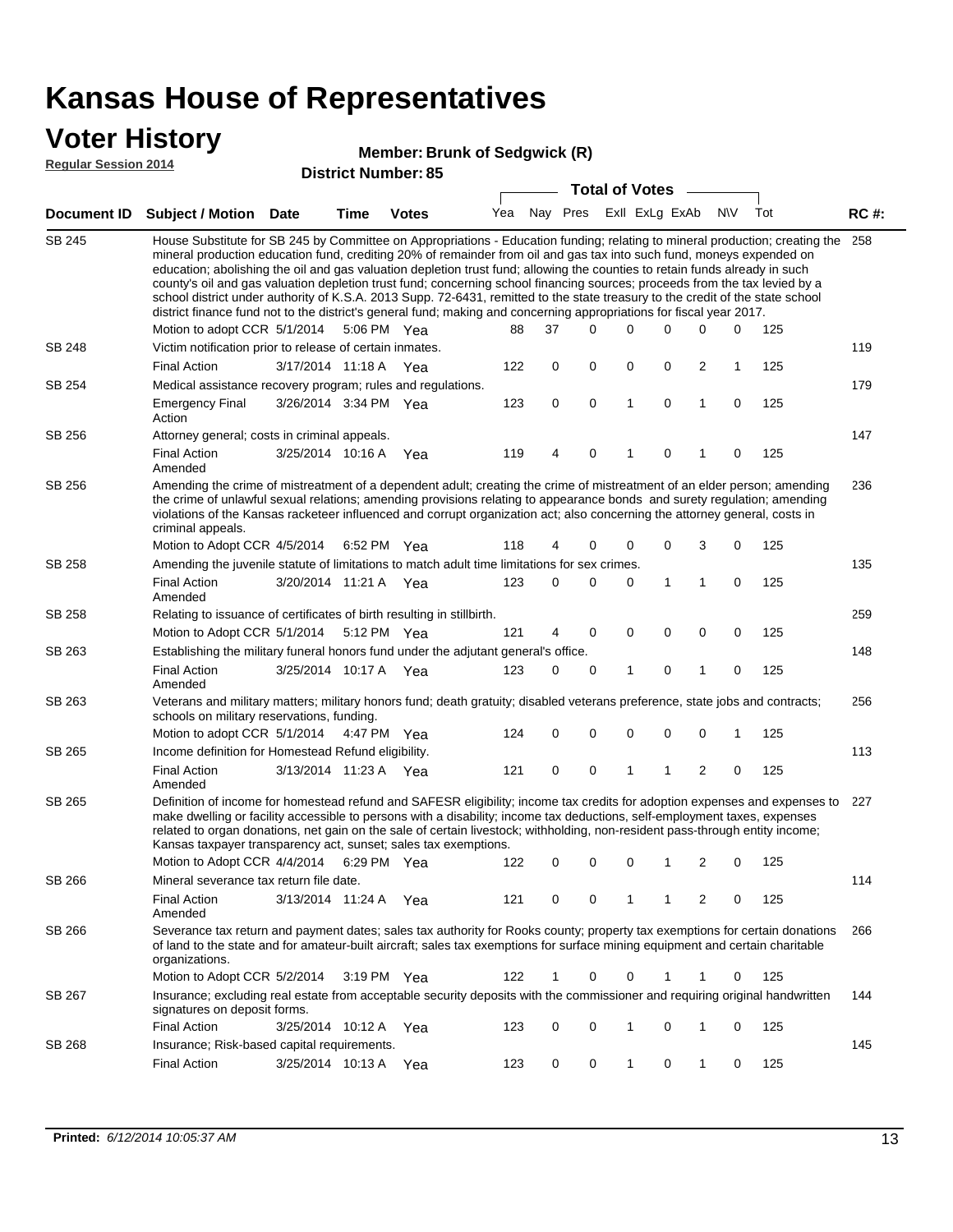## **Voter History**

**Regular Session 2014**

#### **Member: Brunk of Sedgwick (R)**

|               |                                                                                                                                                                                    |                       |             |              | <b>Total of Votes</b> |    |                         |  |             |             |             |             |     |             |
|---------------|------------------------------------------------------------------------------------------------------------------------------------------------------------------------------------|-----------------------|-------------|--------------|-----------------------|----|-------------------------|--|-------------|-------------|-------------|-------------|-----|-------------|
| Document ID   | <b>Subject / Motion</b>                                                                                                                                                            | <b>Date</b>           | Time        | <b>Votes</b> | Yea                   |    | Nay Pres ExII ExLg ExAb |  |             |             |             | <b>NV</b>   | Tot | <b>RC#:</b> |
| SB 271        | Amending the Kansas medicaid fraud control act.                                                                                                                                    |                       |             |              |                       |    |                         |  |             |             |             |             |     | 176         |
|               | <b>Emergency Final</b><br><b>Action Amend</b>                                                                                                                                      | 3/26/2014 3:30 PM Yea |             |              | 123                   | 0  | 0                       |  | 1           | $\mathbf 0$ | 1           | 0           | 125 |             |
| SB 271        | Amending the Kansas medicaid fraud control act.                                                                                                                                    |                       |             |              |                       |    |                         |  |             |             |             |             |     | 228         |
|               | Motion to Adopt CCR 4/4/2014 6:33 PM Yea                                                                                                                                           |                       |             |              | 122                   | 0  | 0                       |  | $\mathbf 0$ | 1           | 2           | 0           | 125 |             |
| SB 272        | Eliminating the 3% limit on controlled shooting area acreage in a county.                                                                                                          |                       |             |              |                       |    |                         |  |             |             |             |             |     | 149         |
|               | <b>Final Action</b>                                                                                                                                                                | 3/25/2014 10:19 A     |             | Yea          | 123                   | 0  | 0                       |  | 1           | $\mathbf 0$ | 1           | 0           | 125 |             |
| SB 273        | House Substitute for SB 273 by Committee on Transportation †Commercial vehicles; regulation and registration thereof.                                                              |                       |             |              |                       |    |                         |  |             |             |             |             |     | 168         |
|               | Final Action Sub Bill 3/26/2014 11:00 A Yea<br>Amended                                                                                                                             |                       |             |              | 122                   | 1  | 0                       |  | 1           | $\mathbf 0$ | 1           | 0           | 125 |             |
| SB 273        | Regulation of commercial motor vehicles; exemption from rules and regulations of the Kansas corporation commission.                                                                |                       |             |              |                       |    |                         |  |             |             |             |             |     | 265         |
|               | Motion to Adopt CCR 5/2/2014                                                                                                                                                       |                       | 3:10 PM Yea |              | 101                   | 22 | 0                       |  | $\mathbf 0$ |             |             | 0           | 125 |             |
| SB 274        | Political action committees, legislative leadership.                                                                                                                               |                       |             |              |                       |    |                         |  |             |             |             |             |     | 169         |
|               | <b>Final Action</b><br>Amended                                                                                                                                                     | 3/26/2014 11:01 A Yea |             |              | 108                   | 15 | 0                       |  | 1           | $\mathbf 0$ | 1           | 0           | 125 |             |
| <b>SB 278</b> | Establishing the state board of veterinary examiners within the animal health division of the Kansas department of agriculture<br>for a two-year period.                           |                       |             |              |                       |    |                         |  |             |             |             |             |     | 127         |
|               | <b>Final Action</b>                                                                                                                                                                | 3/19/2014 11:24 A     |             | Yea          | 122                   | 0  | 0                       |  | 0           | 1           | 2           | 0           | 125 |             |
| SB 284        | Amending the Kansas 911 act.                                                                                                                                                       |                       |             |              |                       |    |                         |  |             |             |             |             |     | 124         |
|               | <b>Final Action</b>                                                                                                                                                                | 3/17/2014 11:24 A     |             | Yea          | 121                   | 2  | 0                       |  | $\mathbf 0$ | $\mathbf 0$ | 2           | $\mathbf 0$ | 125 |             |
| SB 285        | Optometrists; prohibition against limiting payment for covered services to insurance plan amounts.                                                                                 |                       |             |              |                       |    |                         |  |             |             |             |             |     | 150         |
|               | <b>Final Action</b><br>Amended                                                                                                                                                     | 3/25/2014 10:20 A     |             | Yea          | 123                   | 0  | 0                       |  | 1           | 0           | 1           | 0           | 125 |             |
| SB 286        | Extending sunset date on certain agriculture fees from July 1, 2015, to July 1, 2019.                                                                                              |                       |             |              |                       |    |                         |  |             |             |             |             |     | 151         |
|               | <b>Final Action</b><br>Amended                                                                                                                                                     | 3/25/2014 10:23 A     |             | Nav          | 76                    | 47 | 0                       |  | 1           | 0           | 1           | 0           | 125 |             |
| SB 286        | Agriculture; extending sunset date on certain agriculture fees from July 1, 2015, to July 1, 2018; national day of the cowboy;<br>establishing the local food and farm task force. |                       |             |              |                       |    |                         |  |             |             |             |             |     | 264         |
|               | Motion to adopt CCR 5/2/2014 3:04 PM Yea                                                                                                                                           |                       |             |              | 102                   | 21 | 0                       |  | 0           | 1           | 1           | 0           | 125 |             |
| SB 306        | Modernizing certain insurance laws to allow use of additional investments.                                                                                                         |                       |             |              |                       |    |                         |  |             |             |             |             |     | 173         |
|               | <b>Emergency Final</b><br>Action                                                                                                                                                   | 3/26/2014 3:26 PM Yea |             |              | 123                   | 0  | 0                       |  | 1           | 0           | 1           | 0           | 125 |             |
| <b>SB 308</b> | Updating the Kansas no-call act.                                                                                                                                                   |                       |             |              |                       |    |                         |  |             |             |             |             |     | 138         |
|               | <b>Final Action</b>                                                                                                                                                                | 3/21/2014 10:15 A     |             | Yea          | 117                   | 0  | 0                       |  | $\mathbf 0$ | 1           | 6           | 1           | 125 |             |
| SB 309        | Health insurance coverage for qualified professional associations.                                                                                                                 |                       |             |              |                       |    |                         |  |             |             |             |             |     | 182         |
|               | <b>Emergency Final</b><br>Action                                                                                                                                                   | 3/26/2014 3:38 PM Yea |             |              | 122                   | 1  | 0                       |  | 1           | $\mathbf 0$ | 1           | 0           | 125 |             |
| SB 310        | Grand juries; crimes to consider; amendment of indictment.                                                                                                                         |                       |             |              |                       |    |                         |  |             |             |             |             |     | 180         |
|               | <b>Emergency Final</b><br>Action                                                                                                                                                   | 3/26/2014 3:35 PM Yea |             |              | 122                   | 1  | 0                       |  | 1           | 0           | 1           | 0           | 125 |             |
| SB 311        | Increasing the noneconomic damages cap and changing rules related to expert evidence.                                                                                              |                       |             |              |                       |    |                         |  |             |             |             |             |     | 142         |
|               | <b>Final Action</b><br>Amended                                                                                                                                                     | 3/24/2014 10:17 A Yea |             |              | 119                   | 3  | $\Omega$                |  | 0           | 0           | 3           | 0           | 125 |             |
| SB 311        | Increasing the noneconomic damages cap, changing rules related to expert evidence and repealing statutes pertaining to<br>collateral source benefits.                              |                       |             |              |                       |    |                         |  |             |             |             |             |     | 203         |
|               | Motion to adopt CCR 4/3/2014 6:15 PM Yea                                                                                                                                           |                       |             |              | 120                   | 4  | 0                       |  | 0           | 0           | 1           | 0           | 125 |             |
| SB 321        | Return of premiums separate from notice of denial of coverage.                                                                                                                     |                       |             |              |                       |    |                         |  |             |             |             |             |     | 146         |
|               | <b>Final Action</b>                                                                                                                                                                | 3/25/2014 10:15 A Yea |             |              | 123                   | 0  | 0                       |  | 1           | 0           | 1           | 0           | 125 |             |
| SB 329        | Clarifying court orders relating to parents in juvenile offender cases.<br><b>Final Action</b><br>Amended                                                                          | 3/20/2014 11:23 A Yea |             |              | 123                   | 0  | 0                       |  | 0           | 1           | $\mathbf 1$ | 0           | 125 | 136         |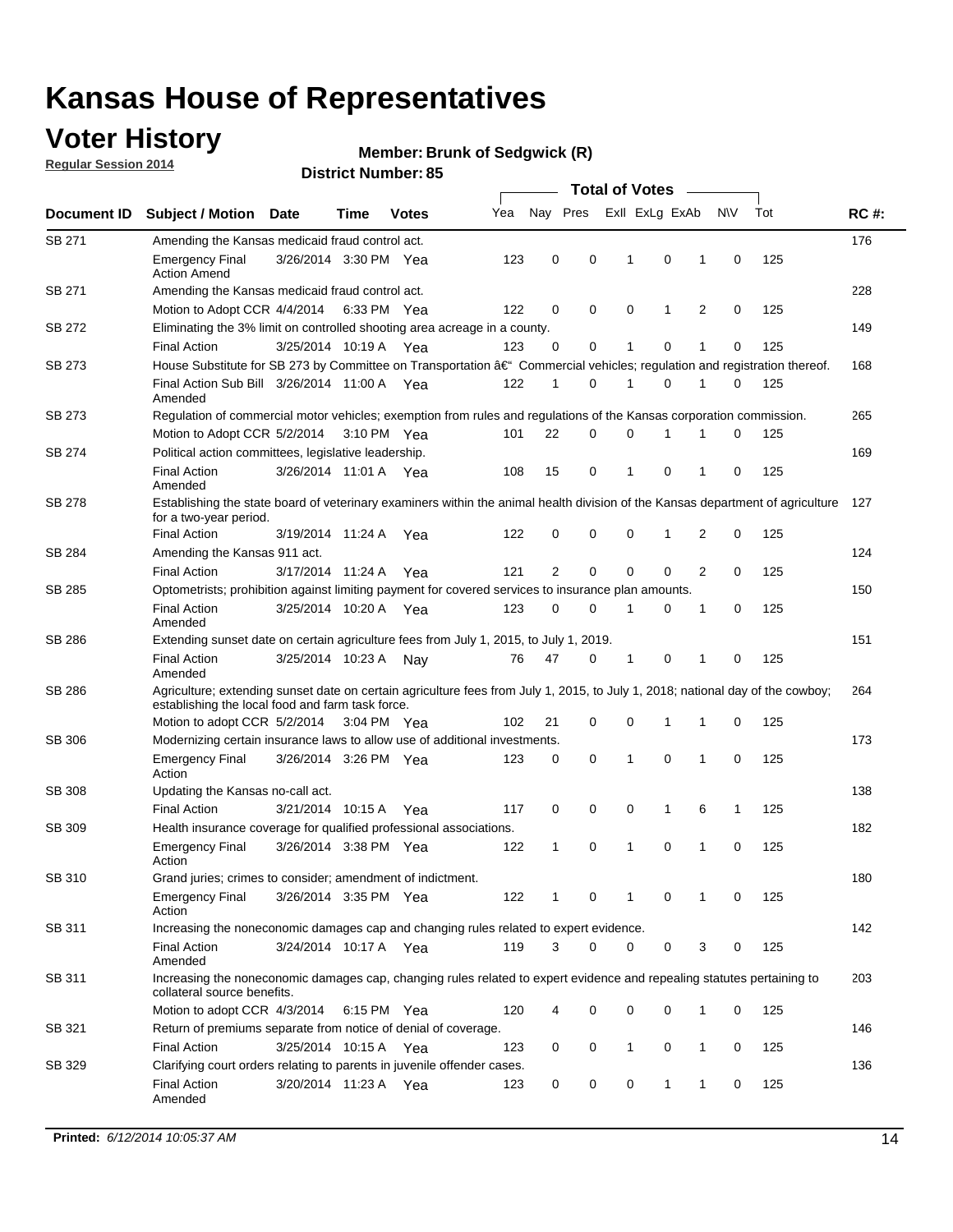### **Voter History**

**Regular Session 2014**

**Member: Brunk of Sedgwick (R)** 

|                    |                                                                                                                                                                    |                       |             |              |     |              |   |             | <b>Total of Votes</b> |              |           |     |             |
|--------------------|--------------------------------------------------------------------------------------------------------------------------------------------------------------------|-----------------------|-------------|--------------|-----|--------------|---|-------------|-----------------------|--------------|-----------|-----|-------------|
| <b>Document ID</b> | <b>Subject / Motion Date</b>                                                                                                                                       |                       | Time        | <b>Votes</b> | Yea | Nay Pres     |   |             | Exll ExLg ExAb        |              | <b>NV</b> | Tot | <b>RC#:</b> |
| SB 329             | Clarifying court orders relating to parents in juvenile offender cases and changing the statute of limitations on certain juvenile<br>offenses.                    |                       |             |              |     |              |   |             |                       |              |           |     | 242         |
|                    | Motion to adopt CCR 4/30/2014 3:23 PM Yea                                                                                                                          |                       |             |              | 122 | 1            | 0 | 1           | 1                     | 0            | 0         | 125 |             |
| <b>SB 344</b>      | Special permits, oversized loads, transportation of hay or feed stuffs.                                                                                            |                       |             |              |     |              |   |             |                       |              |           |     | 152         |
|                    | <b>Final Action</b><br>Amended                                                                                                                                     | 3/25/2014 10:24 A     |             | Yea          | 122 | $\mathbf{1}$ | 0 | 1           | $\mathbf 0$           | 1            | 0         | 125 |             |
| SB 349             | Boiler safety act; deputy inspectors.                                                                                                                              |                       |             |              |     |              |   |             |                       |              |           |     | 128         |
|                    | <b>Final Action</b><br>Amended                                                                                                                                     | 3/19/2014 11:25 A     |             | Yea          | 119 | 3            | 0 | 0           | 1                     | 2            | 0         | 125 |             |
| SB 349             | Board of technical professions; recodification of professions and scope of practice, other; boiler safety act, deputy<br>inspectors.                               |                       |             |              |     |              |   |             |                       |              |           |     | 215         |
|                    | Motion to Adopt CCR 4/4/2014                                                                                                                                       |                       | 10:02 A     | Yea          | 112 | 11           | 0 | 1           | 0                     | 1            | 0         | 125 |             |
| SB 351             | Vehicle identification numbers; penalties; damages.                                                                                                                |                       |             |              |     |              |   |             |                       |              |           |     | 153         |
|                    | <b>Final Action</b>                                                                                                                                                | 3/25/2014 10:25 A     |             | Yea          | 123 | 0            | 0 | 1           | 0                     | 1            | 0         | 125 |             |
| SB 357             | Increasing the number of allowable hunter education deferrals.                                                                                                     |                       |             |              |     |              |   |             |                       |              |           |     | 154         |
|                    | <b>Final Action</b><br>Amended                                                                                                                                     | 3/25/2014 10:26 A     |             | Yea          | 97  | 26           | 0 | 1           | 0                     | 1            | 0         | 125 |             |
| SB 357             | Authorizing land purchases by the state; amending process state uses to address seized wildlife; increasing the number of<br>allowable hunter education deferrals. |                       |             |              |     |              |   |             |                       |              |           |     | 275         |
|                    | Motion to Adopt CCR 5/2/2014                                                                                                                                       |                       | 7:53 PM Yea |              | 113 | 11           | 0 | 0           | $\mathbf 0$           | 1            | 0         | 125 |             |
| SB 359             | Relating to asbestos-related liability.                                                                                                                            |                       |             |              |     |              |   |             |                       |              |           |     | 177         |
|                    | <b>Emergency Final</b><br>Action                                                                                                                                   | 3/26/2014 3:32 PM Yea |             |              | 94  | 29           | 0 | 1           | $\mathbf 0$           | 1            | 0         | 125 |             |
| <b>SB 367</b>      | Creating the student data privacy act.                                                                                                                             |                       |             |              |     |              |   |             |                       |              |           |     | 186         |
|                    | <b>Emergency Final</b><br><b>Action Amend</b>                                                                                                                      | 3/26/2014 3:43 PM Yea |             |              | 119 | 4            | 0 | 1           | $\mathbf 0$           | $\mathbf{1}$ | 0         | 125 |             |
| SB 367             | Creating the student data privacy act.                                                                                                                             |                       |             |              |     |              |   |             |                       |              |           |     | 245         |
|                    | Motion to adopt CCR 4/30/2014 3:41 PM Yea                                                                                                                          |                       |             |              | 123 | 0            | 0 | 1           |                       | $\mathbf 0$  | 0         | 125 |             |
| SB 371             | Amending employment security law regarding disposition of penalty funds and disclosure of confidential information.                                                |                       |             |              |     |              |   |             |                       |              |           |     | 129         |
|                    | <b>Final Action</b>                                                                                                                                                | 3/19/2014 11:27 A     |             | Yea          | 90  | 32           | 0 | $\mathbf 0$ | 1                     | 2            | 0         | 125 |             |
| <b>SB 372</b>      | Amending the shared work unemployment compensation program; layoff aversion.                                                                                       |                       |             |              |     |              |   |             |                       |              |           |     | 155         |
|                    | <b>Final Action</b>                                                                                                                                                | 3/25/2014 10:28 A     |             | Yea          | 123 | 0            | 0 | 1           | 0                     | 1            | 0         | 125 |             |
| SB 402             | Amending statutes related to the Kansas criminal justice information system committee.                                                                             |                       |             |              |     |              |   |             |                       |              |           |     | 178         |
|                    | <b>Emergency Final</b><br>Action                                                                                                                                   | 3/26/2014 3:33 PM Yea |             |              | 123 | 0            | 0 | 1           | 0                     | 1            | 0         | 125 |             |
| SB 423             | Authorizing Department of Administration to sell Landon and Eisenhower state office buildings.                                                                     |                       |             |              |     |              |   |             |                       |              |           |     | 233         |
|                    | <b>Final Action</b><br>Amended                                                                                                                                     | 4/5/2014              | 10:28 A     | Yea          | 66  | 55           | 0 | 0           | 0                     | 4            | 0         | 125 |             |
| SB 424             | Amending the statutory requirements for a valid hospital lien.                                                                                                     |                       |             |              |     |              |   |             |                       |              |           |     | 183         |
|                    | <b>Emergency Final</b><br>Action                                                                                                                                   | 3/26/2014 3:39 PM Yea |             |              | 115 | 8            | 0 | 1           | 0                     | 1            | 0         | 125 |             |
| SCR 1618           | Substitute for SCR 1618 by Committee on Federal and State Affairs -- State constitutional amendment authorizing raffles.                                           |                       |             |              |     |              |   |             |                       |              |           |     | 170         |
|                    | Final Action Sub Bill 3/26/2014 11:06 A                                                                                                                            |                       |             | Nav          | 102 | 19           | 2 | 1           | $\mathbf 0$           | 1            | 0         | 125 |             |
| SCR 1620           | Port authority; creation in Stafford, Kansas.                                                                                                                      |                       |             |              |     |              |   |             |                       |              |           |     | 234         |
|                    | <b>Final Action</b>                                                                                                                                                | 4/5/2014              | 10:29 A     | Yea          | 121 | 0            | 0 | 0           | 0                     | 4            | 0         | 125 |             |